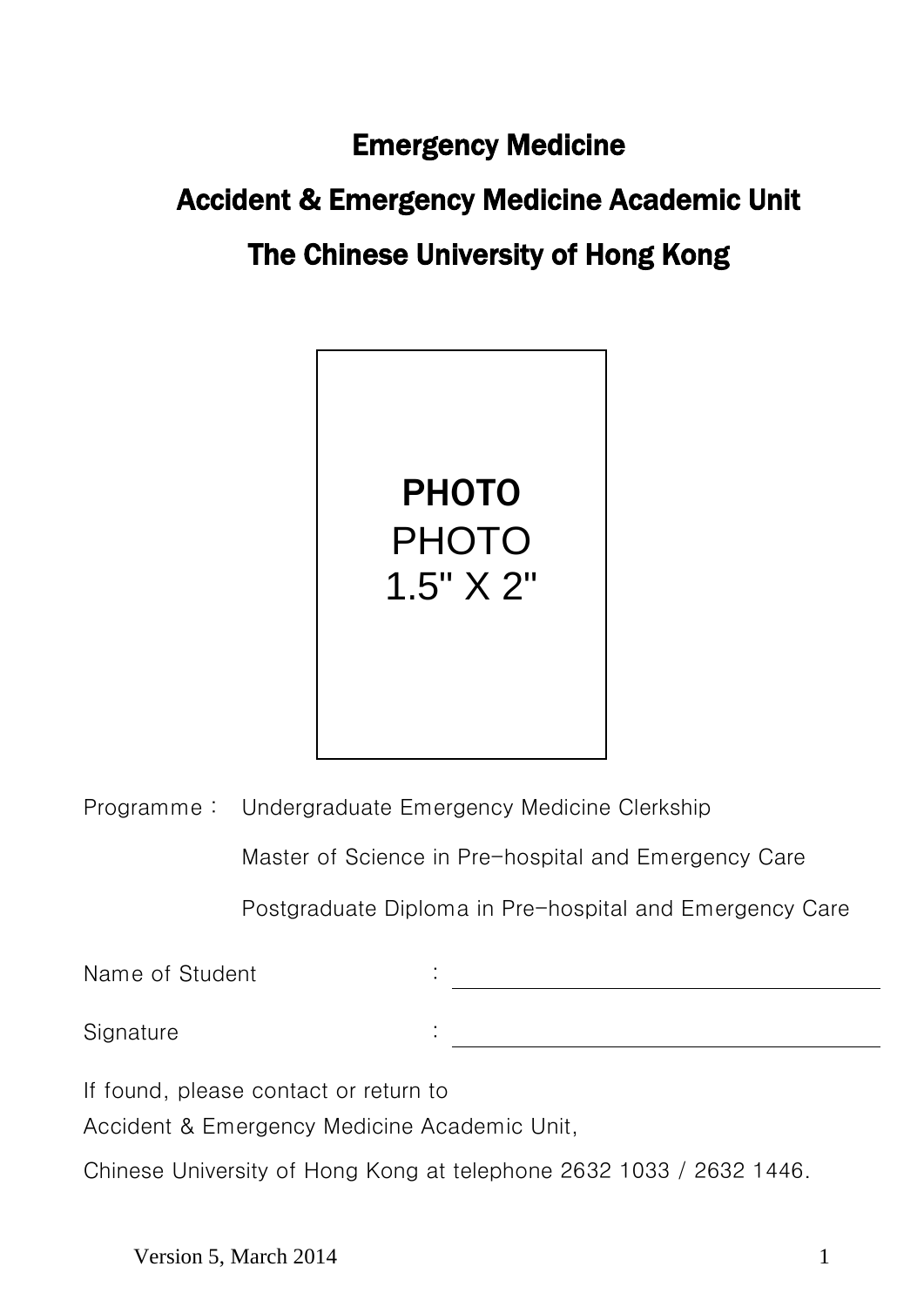# **INTRODUCTION**

## **Emergency Medicine**

Emergency Medicine is a specialty with the responsibility for the early, rapid management of a variety of acutely and critically ill or injured patients. It differs from other specialties in scope, breadth, volume, variety, organisation and complexity.

#### Emergency Medicine is defined by the **International Federation for Emergency Medicine (IFEM) as**

"A field of practice based on the knowledge and skills required for the prevention, diagnosis and management of acute and urgent aspects of illness and injury affecting patients of all age groups with a full spectrum of undifferentiated physical and behavioural disorders. It further encompasses an understanding of the development of pre-hospital and in-hospital emergency medical systems and the skills necessary for this development."

#### **Emergency Department, Prince of Wales Hospital**

The Emergency Department (ED) of the Prince of Wales hospital sees approximately 150 000 new patients every year, and is one of the busiest EDs in Hong Kong. It is staffed by 5 consultants, 10 ACs and specialists and about 12 trainees, along with 64 nurses and 26 ancillary staff.

#### **The Accident and Emergency Medicine Academic Unit**

The Accident and Emergency Medicine Academic Unit was formed on 2 October 1995 with the primary objective of developing teaching and research programmes in Emergency Medicine. It has 9 full time staff including one Professor/Director, one Professor, one Secretary, two Programme Administrators, four Research Nurses/Assistants, and 47 Honorary Staff.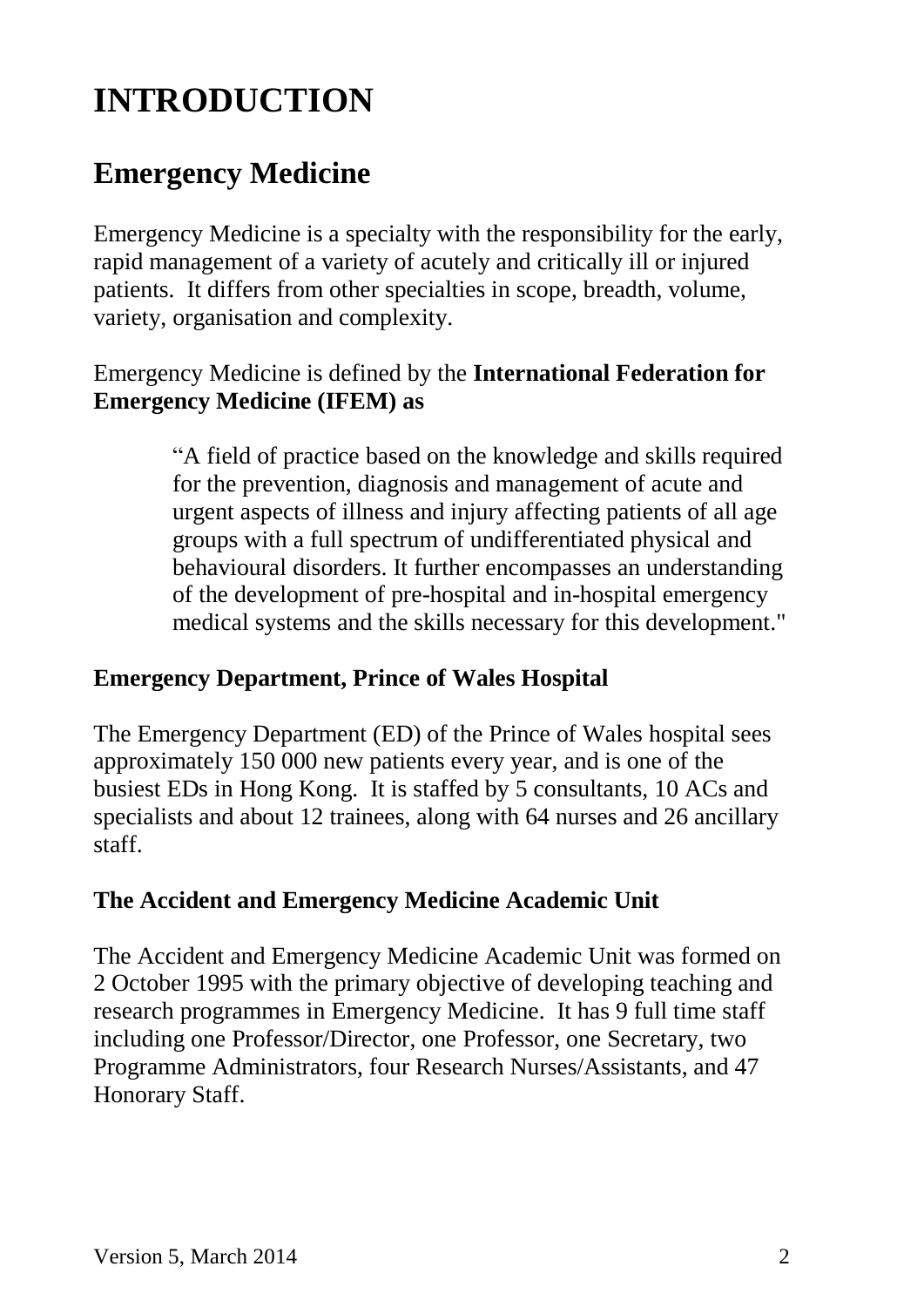# **GENERAL GUIDELINES**

This log book serves as a companion to guide you through your attachment to Emergency Medicine or the Master / Postgraduate Diploma programme.

It contains the basic skills and clinical experience you are expected to learn. Of course, the scope of Emergency Medicine and/or Pre-hospital Emergency Medical Care should not be limited to the items inside the logbook. You are encouraged to record down any special experience which is not covered here.

Knowing how to do something on paper is very different from the ability to perform one particular skill. You are encouraged to obtain as much hands-on experience as possible. Please ask the tutor / instructor to let you perform the skill under their supervision.

Infection control measures are important. Please observe all infection control guidelines whenever you are in the clinical area.

You should record all procedures and patient assessments in this logbook. Clinical attachments and tutorial sessions outside the normal teaching schedule should also be recorded.

You are encouraged to complete all items in the Core Skills section of this logbook. It should be signed and endorsed by an instructor. These are the basic skills which are essential for every pre-hospital and emergency medical care provider.

This book has been designed so that you can carry it with you throughout your shifts. You should refer to it frequently and make notes. It is a summary manual of what you should cover during your attachment and should direct you towards receiving knowledge and training in skills relevant to emergency medicine.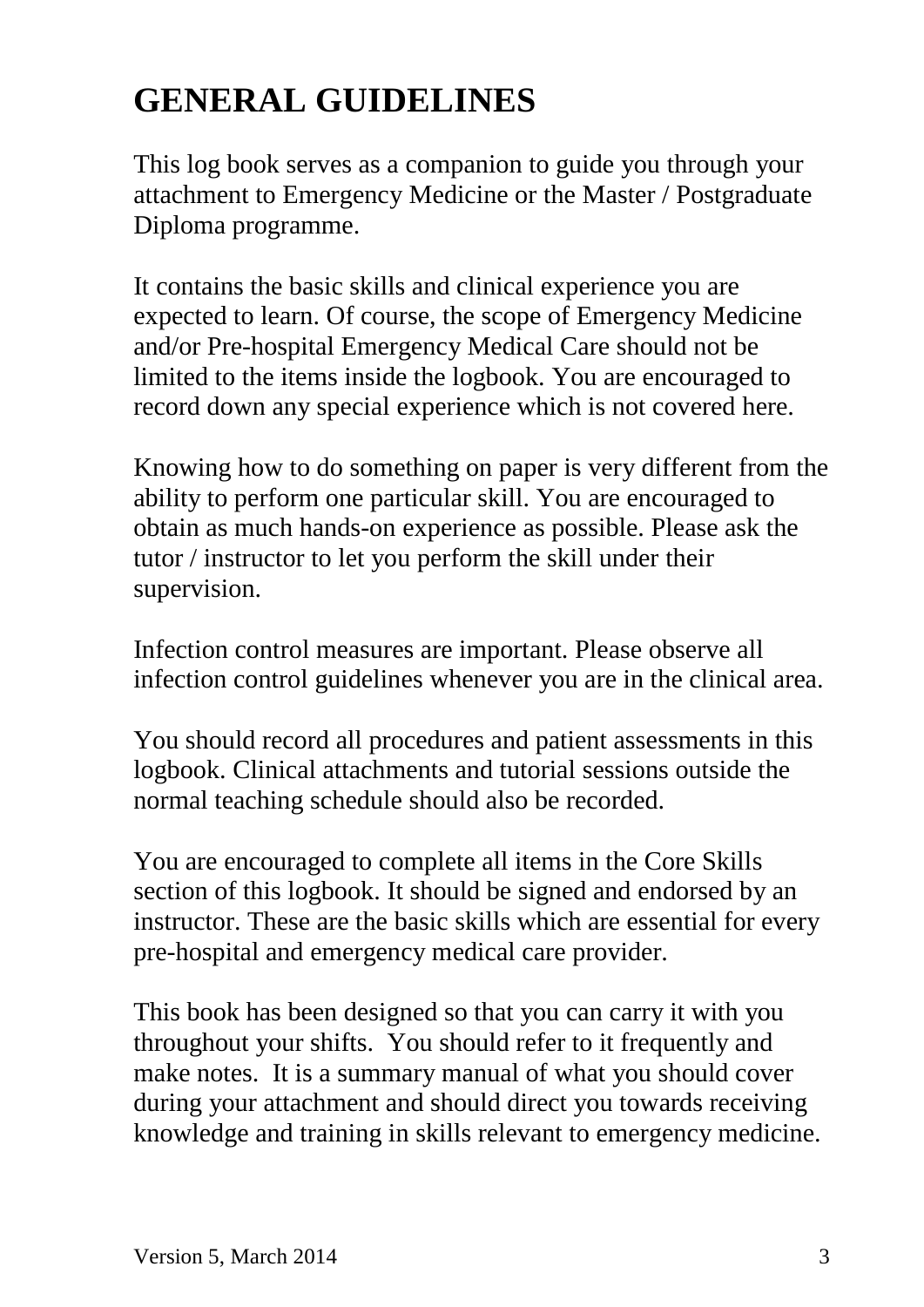One purpose is to encourage you to ask questions and to seek evidence-based answers on anything and everything relevant to emergency medicine. The Emergency Department should stimulate you to ask questions, to ask what is happening, and why.

Please try and limit the number of students with each doctor and/or patient to a maximum of three during a consultation. This also applies in the Trauma and Resuscitation Rooms.

You should submit your logbook at the end of your attachment.

It is your responsibility to keep your logbook and data entry in order. Loss of it or incomplete data entry will make the assessment of your performance difficult.

# **NOTES TO INSTRUCTORS AND COORDINATORS**

Please note that some clinical skills or procedures are to be performed under supervision. Please try your best to let the student to gain hands on experience through practice.

Please allow the student to participate in patient care as much as possible. This greatly enhances their interest in learning. Please sign and, if needed, comment on the performance. These help to document their learning experience and help by improving their knowledge and skills.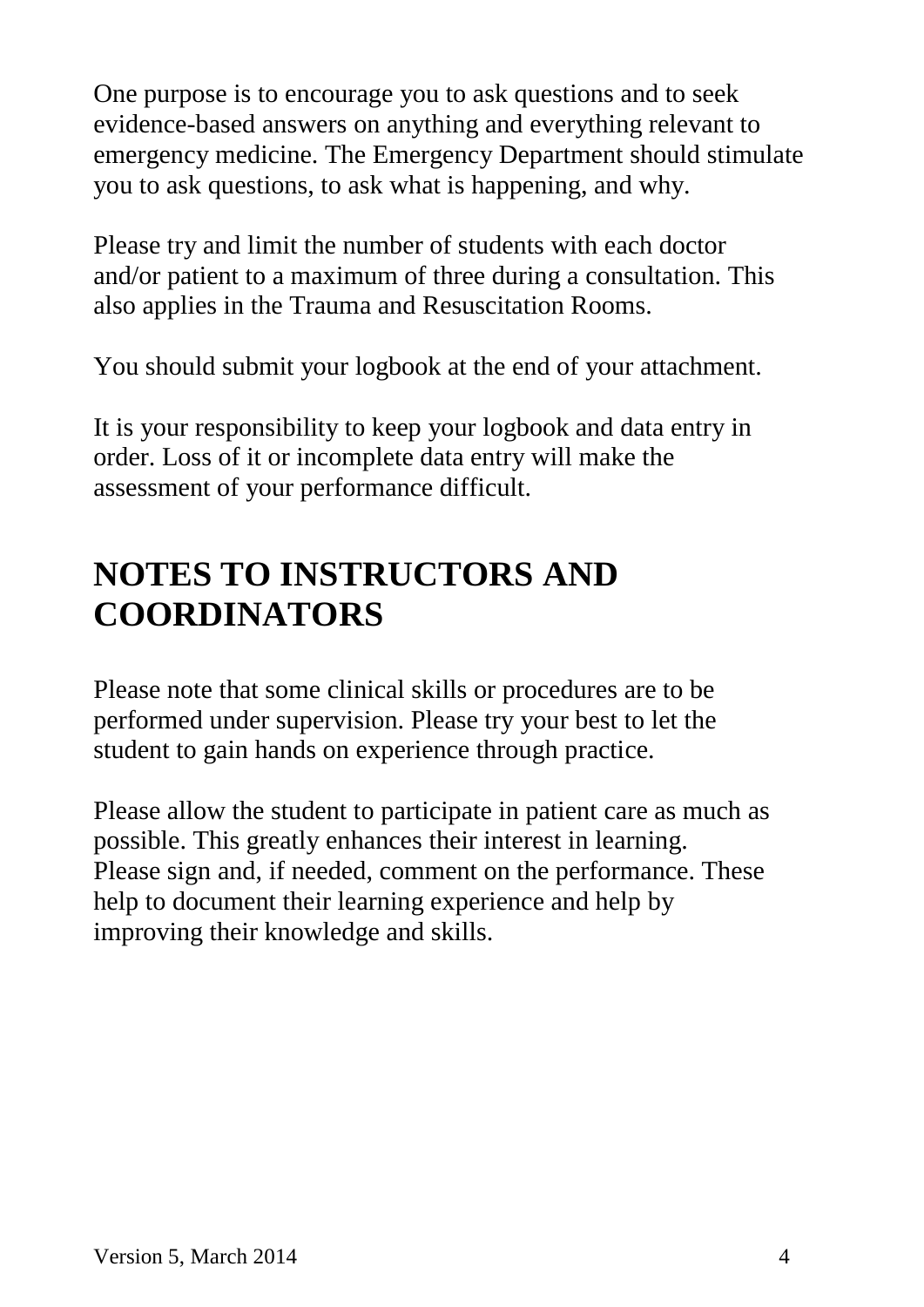# **OPPORTUNITIES AND OBJECTIVES**

During your attachment we offer you an opportunity to:

- 1. experience and receive instruction on a broad variety of acutely ill and injured patients
- 2. learn how to ask relevant questions in a brief period of time in the emergency department
- 3. learn how to a perform a brief, focused, and clinically relevant examination
- 4. discover how to discriminate life threatening from non-life threatening problems
- 5. learn what pitfalls to avoid in the emergency department
- 6. become more proficient in a variety of important practical procedures
- 7. learn how to communicate with patients, relatives and colleagues.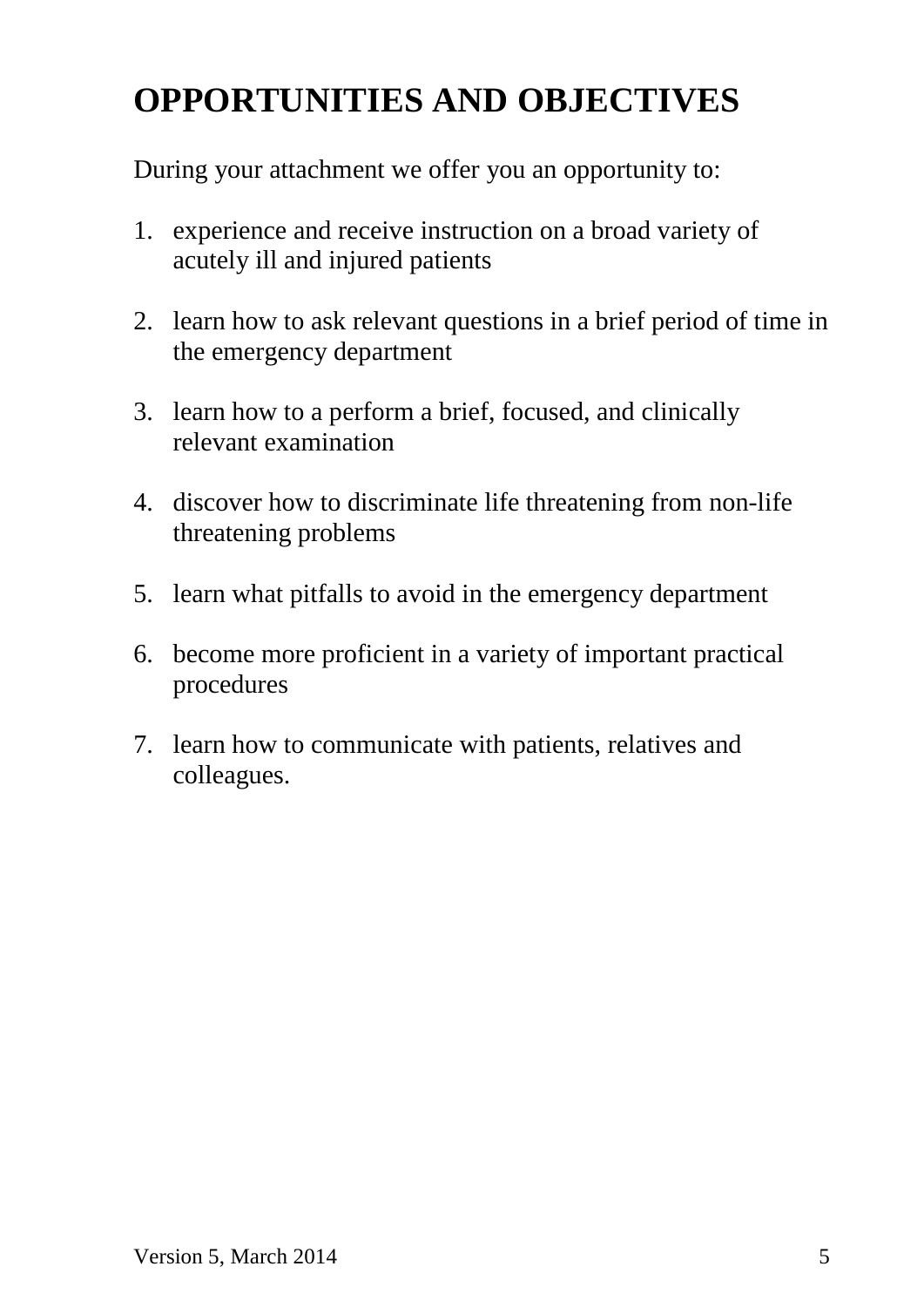# **PRIORITIES**

In nearly every avenue of life, people have to set priorities, and nowhere is this more clearly tested than in the emergency medicine environment.

There are two possible ways of approaching problems and establishing diagnoses in the emergency department:

- 1. To focus on common conditions
- 2. To focus on serious conditions

#### **Common Conditions**

The general guideline that 'common things are common' applies as much to emergency medicine as any other specialty. It is more likely that a patient will present with an unusual form of a common disorder than with a rare disorder. Having a list of common disorders in relation to various symptoms, signs and systems and will help you to make a reasonable diagnosis in the majority of cases.

However, because of limitations in resources and time, it is unreasonable to expect emergency physicians to make a completely accurate diagnosis in many cases. Best guess attempts are reasonable for the majority of cases but involve an element of risk. In more serious cases we wish to reduce the risk of misdiagnosis to a minimum. In order to do this we need to alter our focus from thinking of common conditions to thinking of serious ones.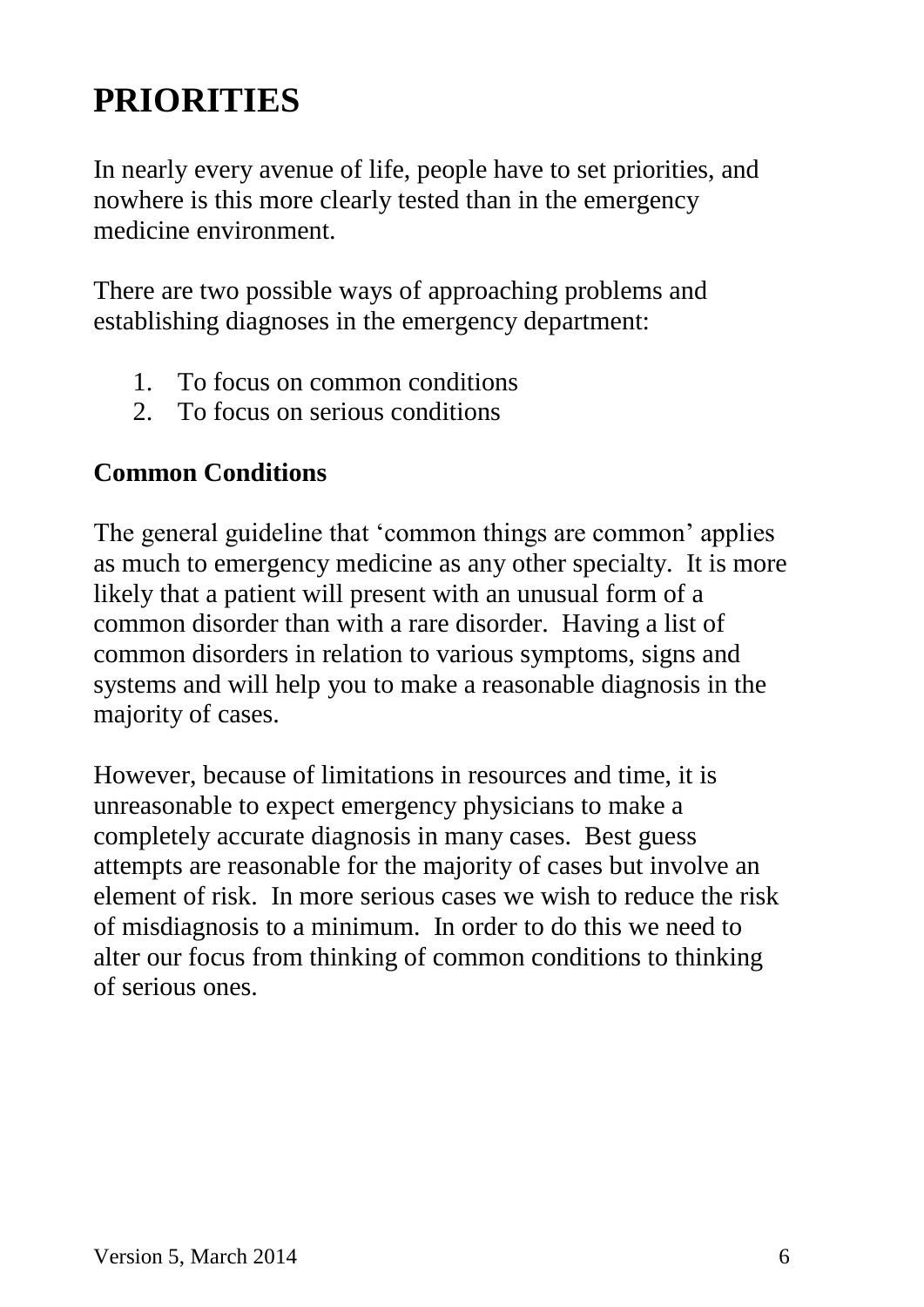#### **Serious Conditions**

It is safer if emergency physicians are orientated towards detecting those cases that are potentially life-threatening or seriously disabling.

Therefore emergency physicians need to have two questions in mind when they see each individual case.

- 1. What is the most likely diagnosis or possible diagnoses in this patient?
- 2. Are there any life-threatening or life-disabling possibilities that I need to detect or exclude?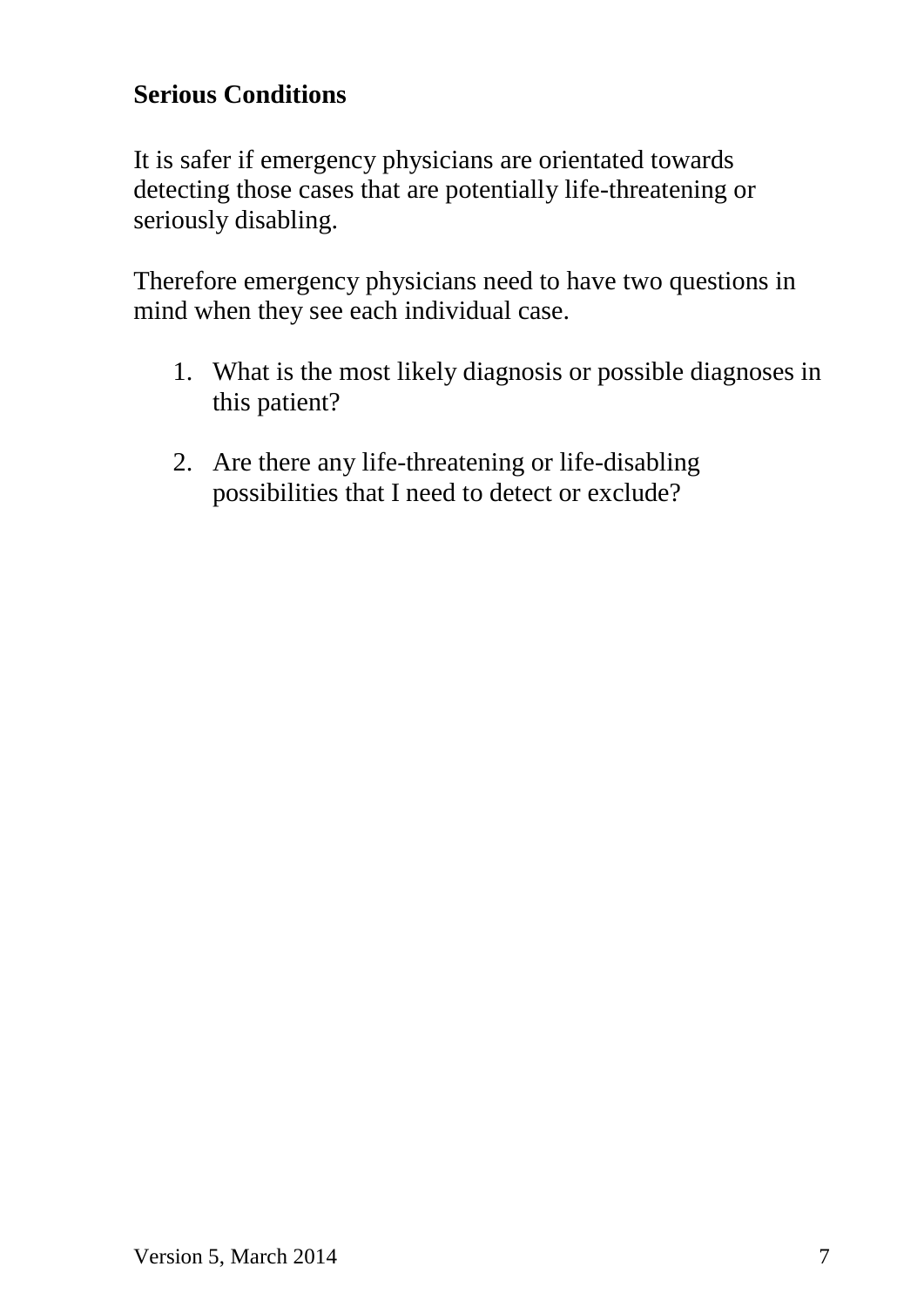# **TEACHING AND TRAINING IN THE EMERGENCY DEPARTMENT**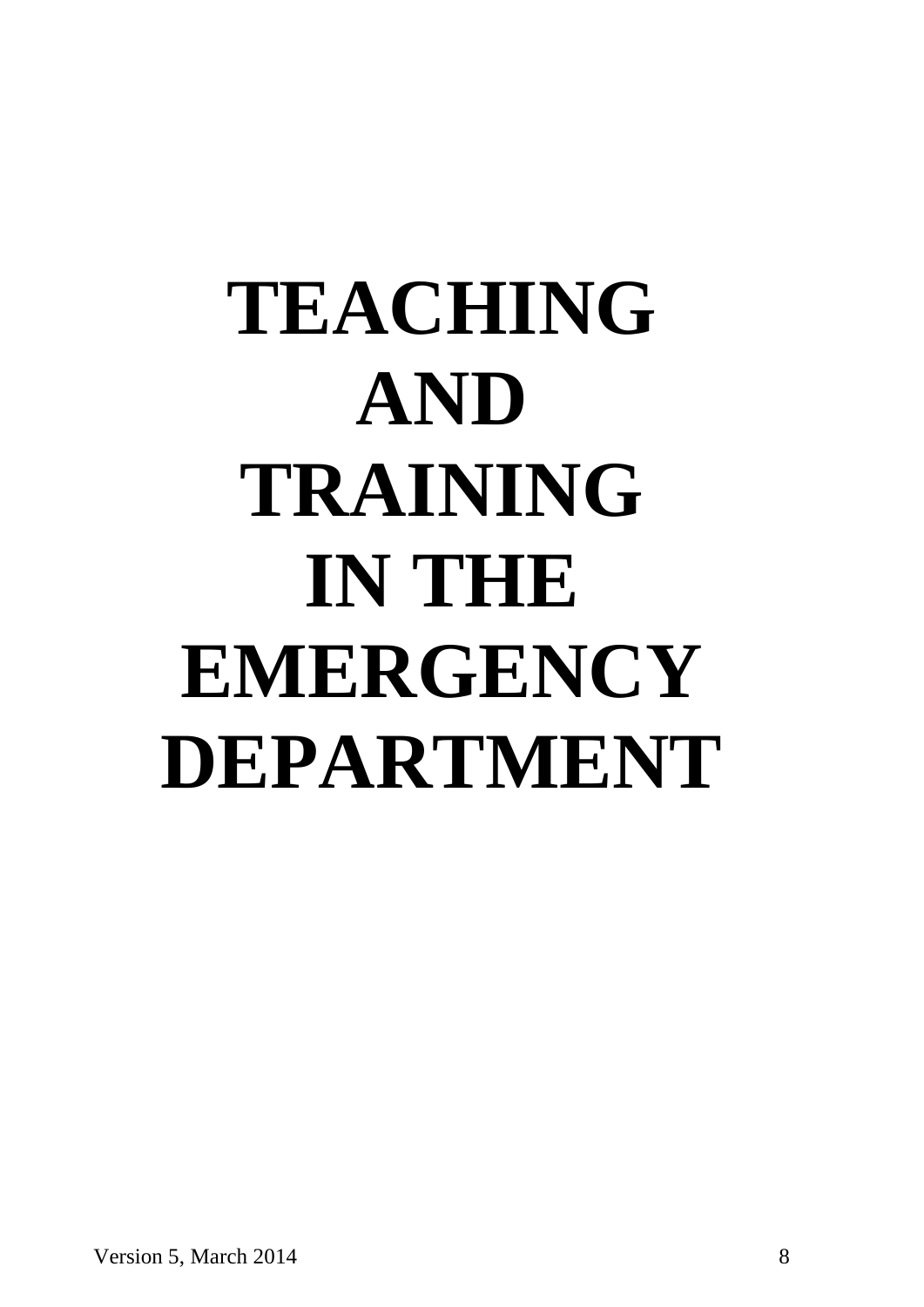# **KNOWLEDGE, SKILLS AND ATTITUDES**

During this attachment we would like you to develop knowledge and skills that are relevant to emergency medicine.

# **Knowledge**

Knowledge will be acquired from:

- 1. Spending time on the 'shop floor' of the department
- 2. Tutorials and lectures
- 3. Asking as many questions as possible
- 4. Getting involved as much as possible

# **Skills**

Skills will be acquired mainly from spending time in the department but also from some of our practical tutorial sessions.

# **Attitudes**

We shall encourage you to develop optimal attitudes to patients and relatives, staff and team members, and towards lifelong investigation and learning.

# **Evidence and Experience**

Wherever possible we shall encourage an evidence-based approach to patients and problems. However, good evidence for many conditions and also for individual circumstances is frequently not available. At such times the physician needs to call upon wisdom, common sense and experience in order to achieve the optimal outcome. Wherever the evidence is not available, one might consider researching for the answer in the future.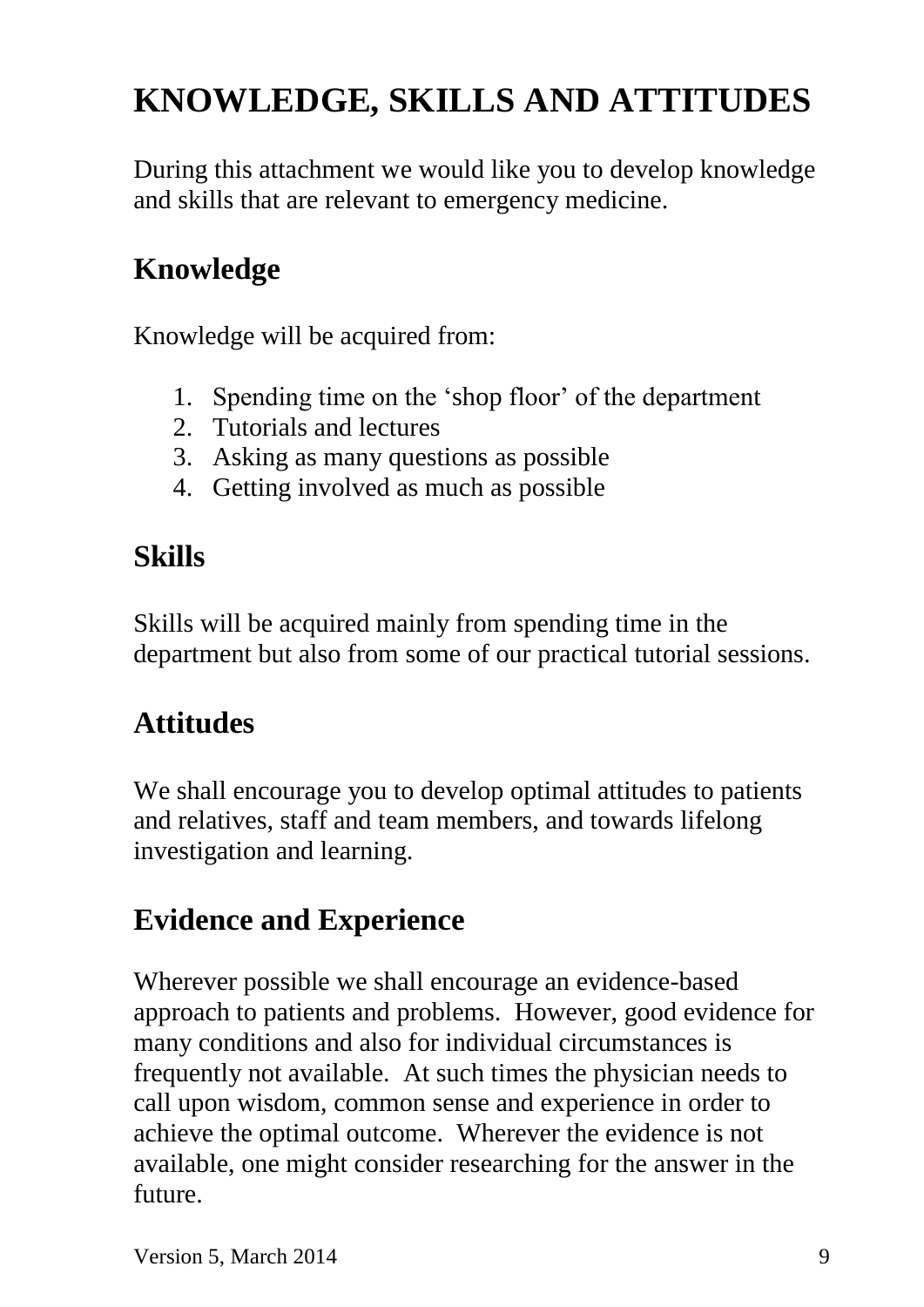## **Questions**

The key to learning and developing is to ask questions.

Ask yourself, medical and nursing staff many questions including not only what and how, but especially *why* is something relevant or done or thought?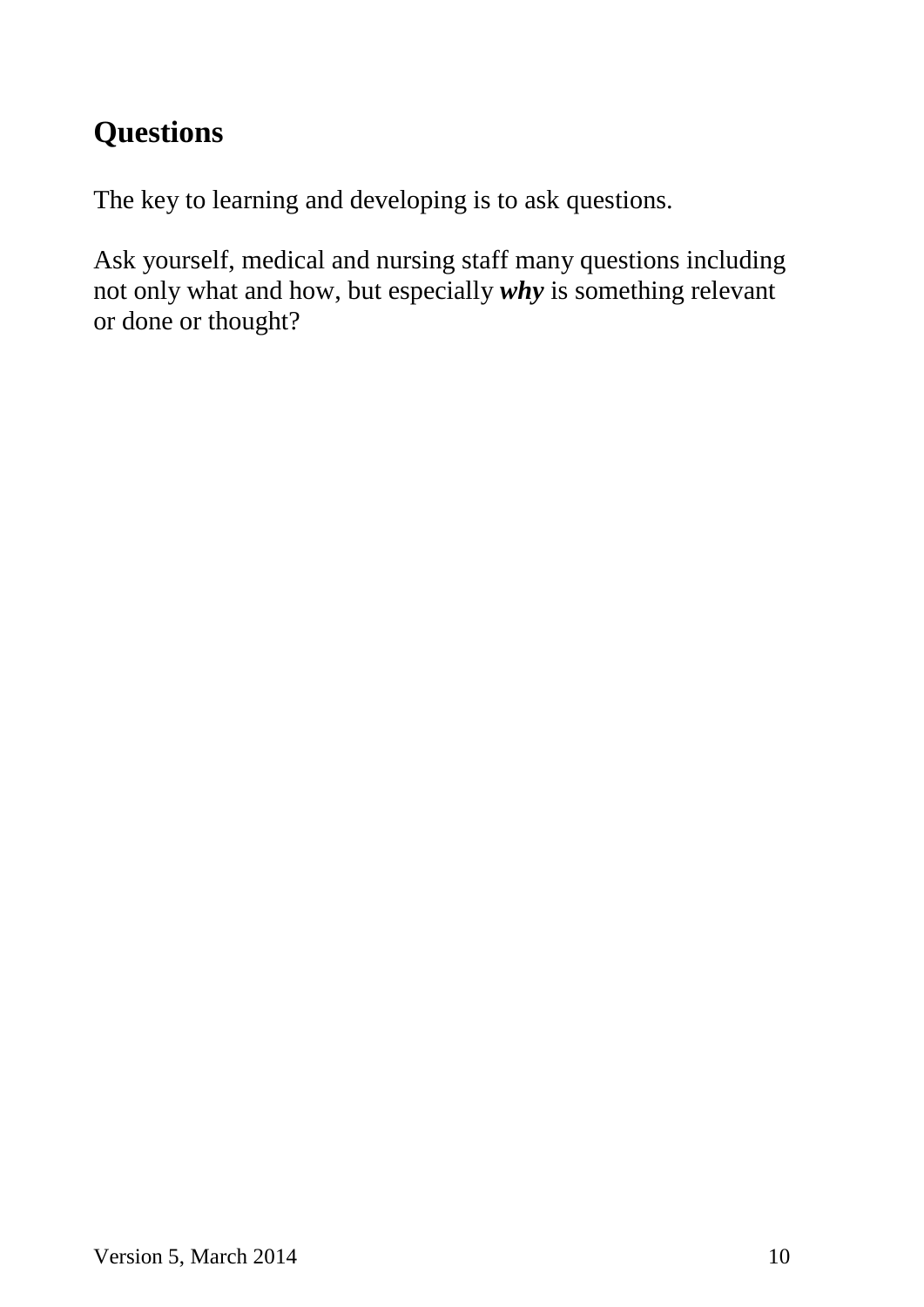# **Undergraduate Emergency Medicine Clerkship**

Specifically, the student will be able to:

- 1. Describe the correct sequence of priorities for assessing patients with the above symptoms.
- 2. List the diagnostic possibilities and complications arising from common presenting symptoms and signs.
- 3. Explain the initial steps for managing patients with these symptoms.
- 4. State the most appropriate investigations and identify common abnormalities.
- 5. Perform basic suturing.

# **EMERGENCY DEPARTMENT AREAS**

**Important** - Students are expected to take the initiative and ask both doctors and nurses for permission to observe and do the above practical procedures. Don't be frustrated if not all your requests are accepted. Keep on asking and you may have a chance next time.

- 1. Triage area
- 2. Resuscitation room
- 3. Trolley area
- 4. General ('Walk-in') area
- 5. Plaster room
- 6. Emergency Medicine Ward (ward rounds with Specialist)
- 7. ED X-ray and CT rooms
- 8. Ambulance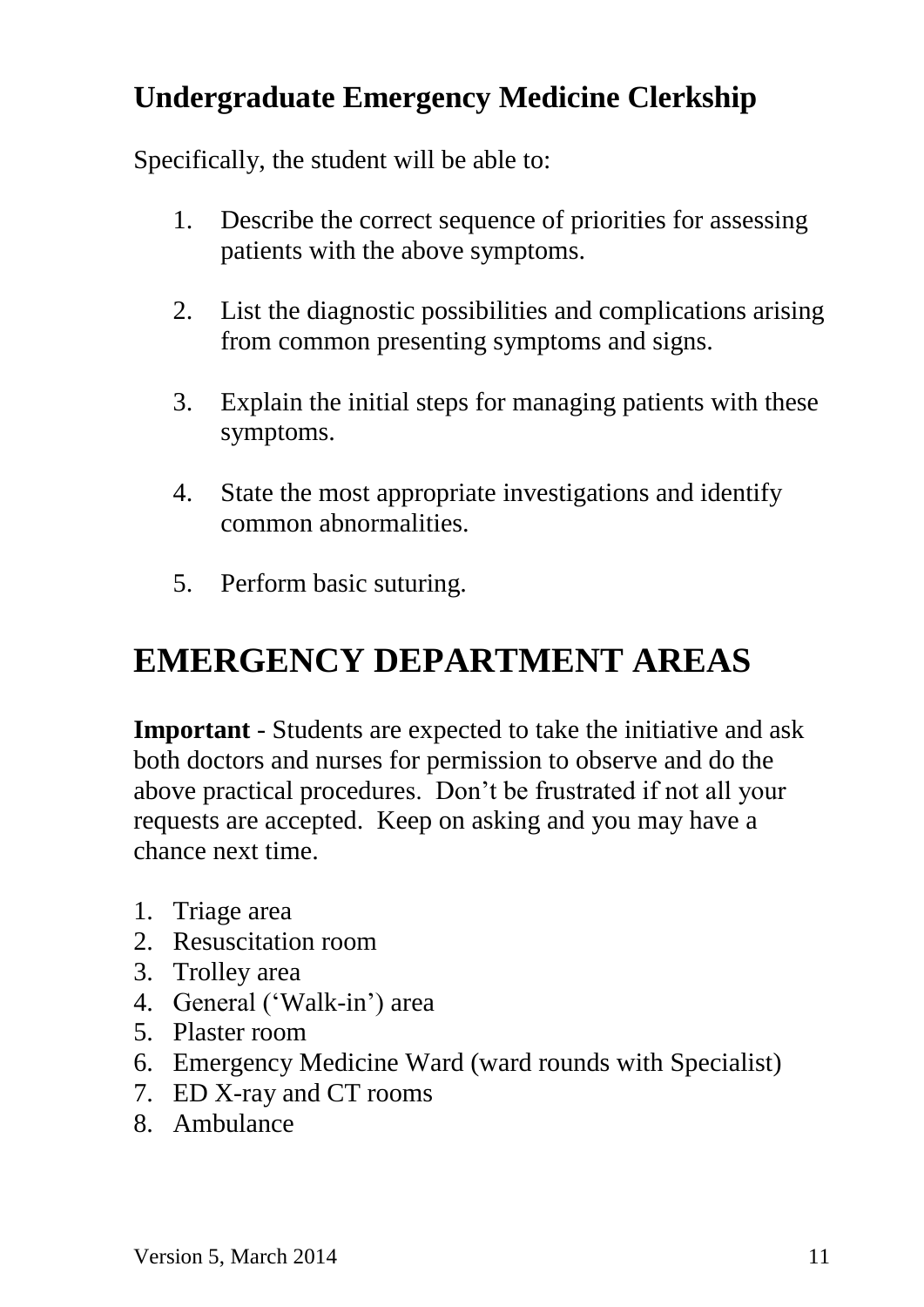# **STUDENT SHIFTS IN THE EMERGENCY DEPARTMENT**

#### **A. For Undergraduate Emergency Clerkship Students**

For two weeks, except Wednesday, you will attach to the Emergency Department in two groups:

- 1. Attach to a senior doctor on the Emergency Department shop floor
- 2. Attach to a senior doctor in the Emergency Medicine Ward (2C in the Main Clinical Block and Trauma Centre)

You are welcome to attach to the department at other times provided that this does not interfere with other commitments. On Thursday and Friday mornings, you will be attached to the Emergency Department of Alice Ho Nethersole Hospital in Tai Po.

#### **B. For Master / Postgraduate Diploma Program Students**

You are required to do a minimum of 36 hours per year of attachment to emergency medical services. You can elect to attach to the Emergency Department of Prince of Wales Hospital and / or other emergency medical service in Hong Kong, such as the Fire Service Department Ambulance Command with the combination of your choice. You are strongly encouraged to attach to a hospital Emergency Department as it will give you more chance to do 'hands on' practice of various procedures under supervision. To ensure that the programme is well coordinated, please register with the Education Coordinator of the Academic Unit before your intended date of attachment.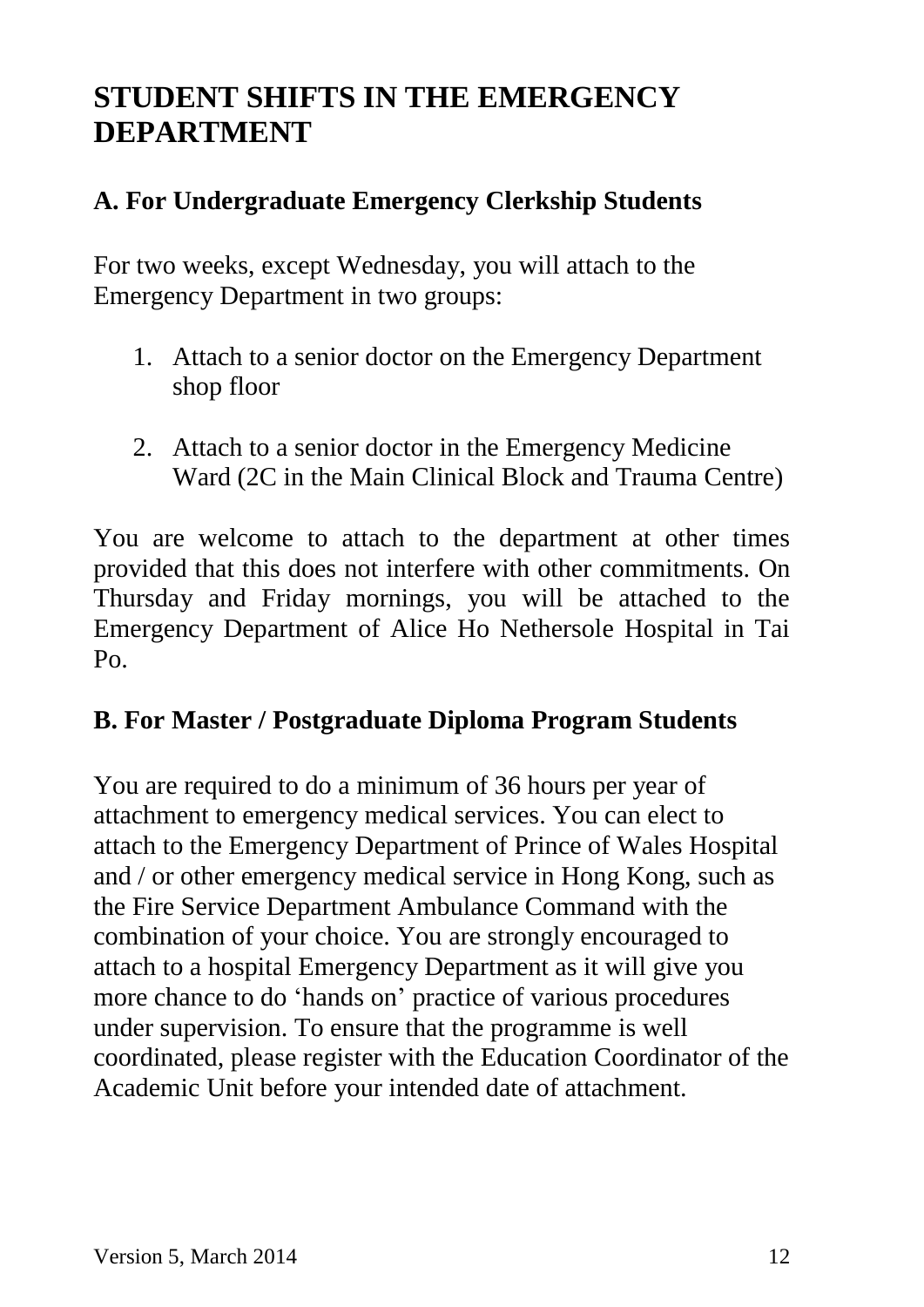Version 5, March 2014 13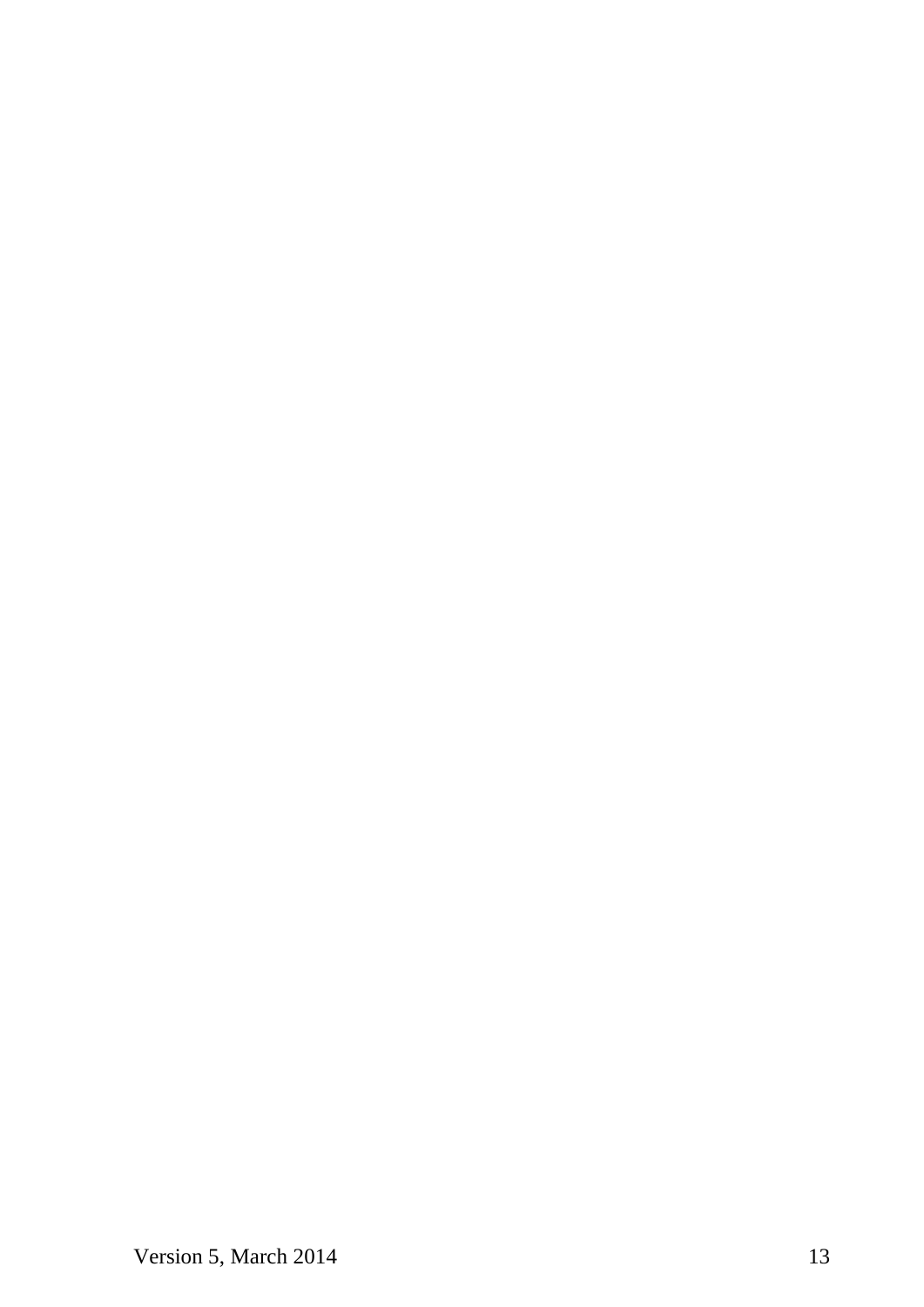## Section 1- Core Skills:

(Both Medical Student on Emergency Clerkship and Master / Post-graduate Diploma Student)

(Must be performed for and certified by instructor)

| А.             | <b>Essential observations</b> | Date | <b>Signature</b> | <b>Marks</b>   |
|----------------|-------------------------------|------|------------------|----------------|
| 1              | Manual pulse recording        |      |                  | 2              |
| 2              | Manual blood pressure         |      |                  | 2              |
| 3              | Automated blood pressure      |      |                  | 2              |
| 4              | Respiratory rate              |      |                  | 2              |
| 5              | Temperature record            |      |                  | 2              |
| 6              | Visual acuity                 |      |                  | 2              |
| $\overline{7}$ | Visual analogue pain score    |      |                  | 2              |
| 8              | Apply ECG leads correctly     |      |                  | 2              |
| 9              | Apply oxygen saturation probe |      |                  | $\overline{2}$ |
| 10             | Glasgow Coma Scale            |      |                  | 2              |

| В. | <b>Airway</b>                     | Date | <b>Signature</b> | <b>Marks</b> |
|----|-----------------------------------|------|------------------|--------------|
| 1  | Manual manoeuvres                 |      |                  | 6            |
| 2  | Suctioning                        |      |                  | 2            |
| 3  | Insertion of oropharyngeal airway |      |                  |              |
| 4  | Insertion nasopharyngeal airway   |      |                  |              |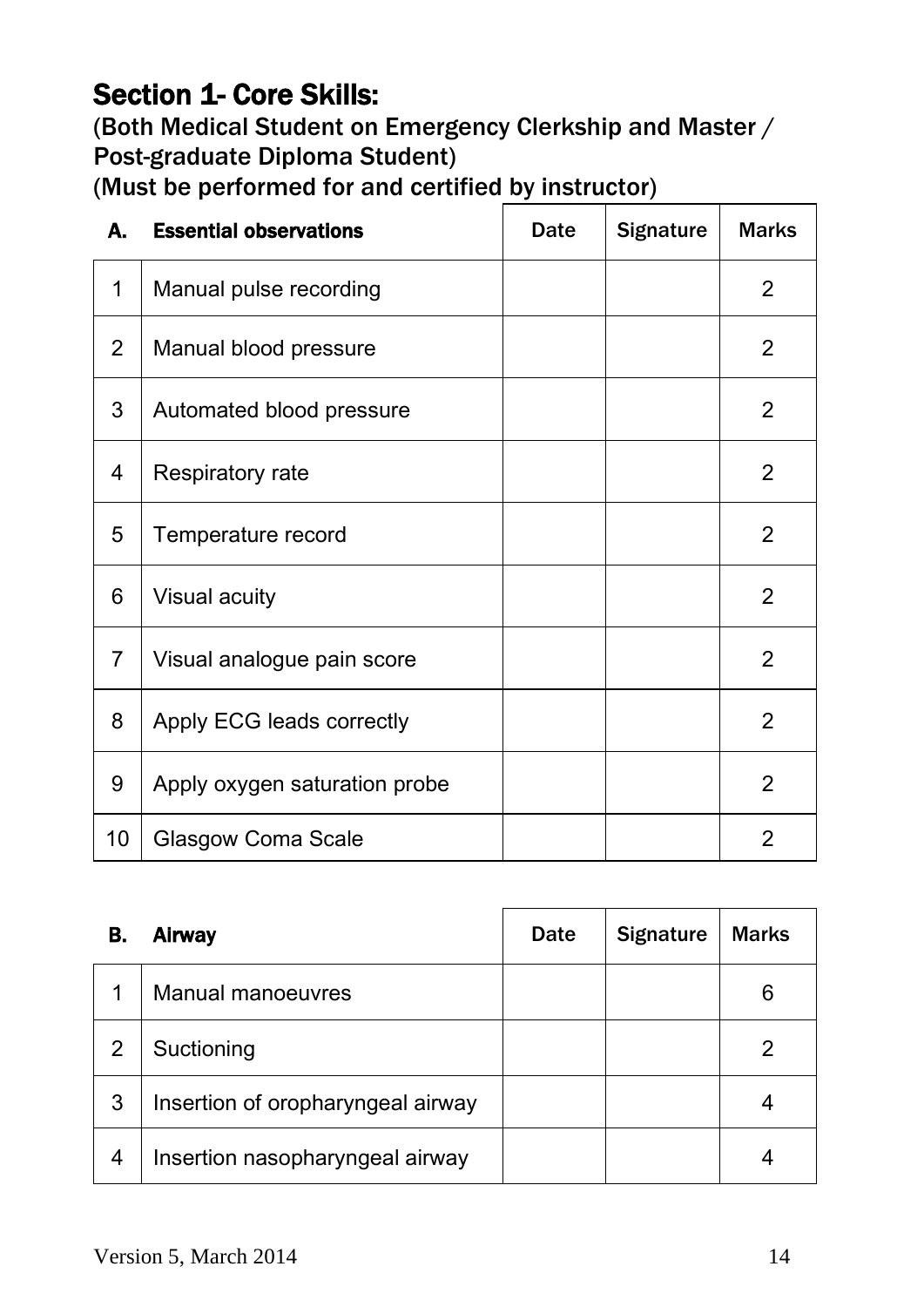| С. | <b>Breathing</b>                 | Date | <b>Signature</b> | <b>Marks</b> |
|----|----------------------------------|------|------------------|--------------|
|    | Use of oxygen delivering devices |      |                  |              |
|    | Bag-valve-mask ventilation       |      |                  |              |

| D. | <b>Circulation</b>                  | Date | <b>Signature</b> | <b>Marks</b> |
|----|-------------------------------------|------|------------------|--------------|
|    | Intravenous cannulation (18-20G)    |      |                  |              |
| 2  | Intravenous cannulation (14-16G)    |      |                  | 6            |
| 3  | Set up and attach IV fluid infusion |      |                  |              |

| Е.             | <b>Initial investigations</b>   | Date | <b>Signature</b> | <b>Marks</b> |
|----------------|---------------------------------|------|------------------|--------------|
| 1              | Take venous blood sample        |      |                  |              |
| $\mathfrak{p}$ | 12 lead ECG                     |      |                  |              |
| 3              | 15 lead ECG (posterior leads)   |      |                  |              |
| 4              | 15 lead ECG (right sided leads) |      |                  |              |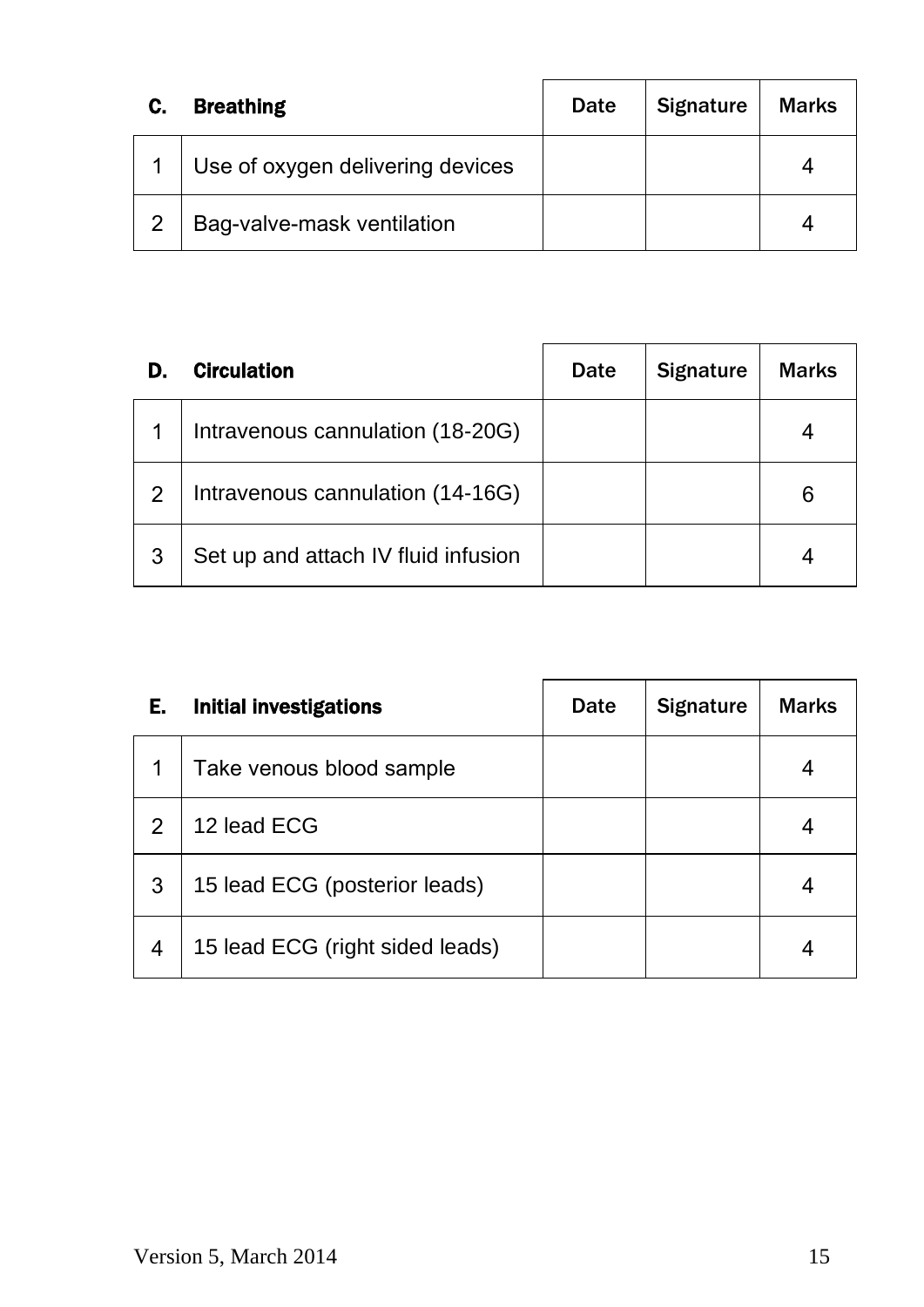| Е.             | <b>Point of Care Test</b>      | Date | <b>Signature</b> | <b>Marks</b> |
|----------------|--------------------------------|------|------------------|--------------|
| 1              | Glucose measurement (H'stix)   |      |                  |              |
| $\overline{2}$ | Urinalysis (dipstix/multistix) |      |                  | 4            |
| 3              | Haemoglobin measurement        |      |                  | 4            |
| 4              | Perform arterial blood gas     |      |                  | 4            |
| 5              | Pregnancy test                 |      |                  |              |
| 6              | Faecal occult blood test       |      |                  |              |

| G. | <b>Spinal stabilization</b>          | Date | <b>Signature</b> | <b>Marks</b> |
|----|--------------------------------------|------|------------------|--------------|
| 1  | Application of neck collars          |      |                  | 2            |
| 2  | Application of long spinal board     |      |                  | 2            |
| 3  | Log-rolling of patient               |      |                  |              |
|    |                                      |      |                  | 2            |
| 4  | In-line cervical spine stabilization |      |                  | າ            |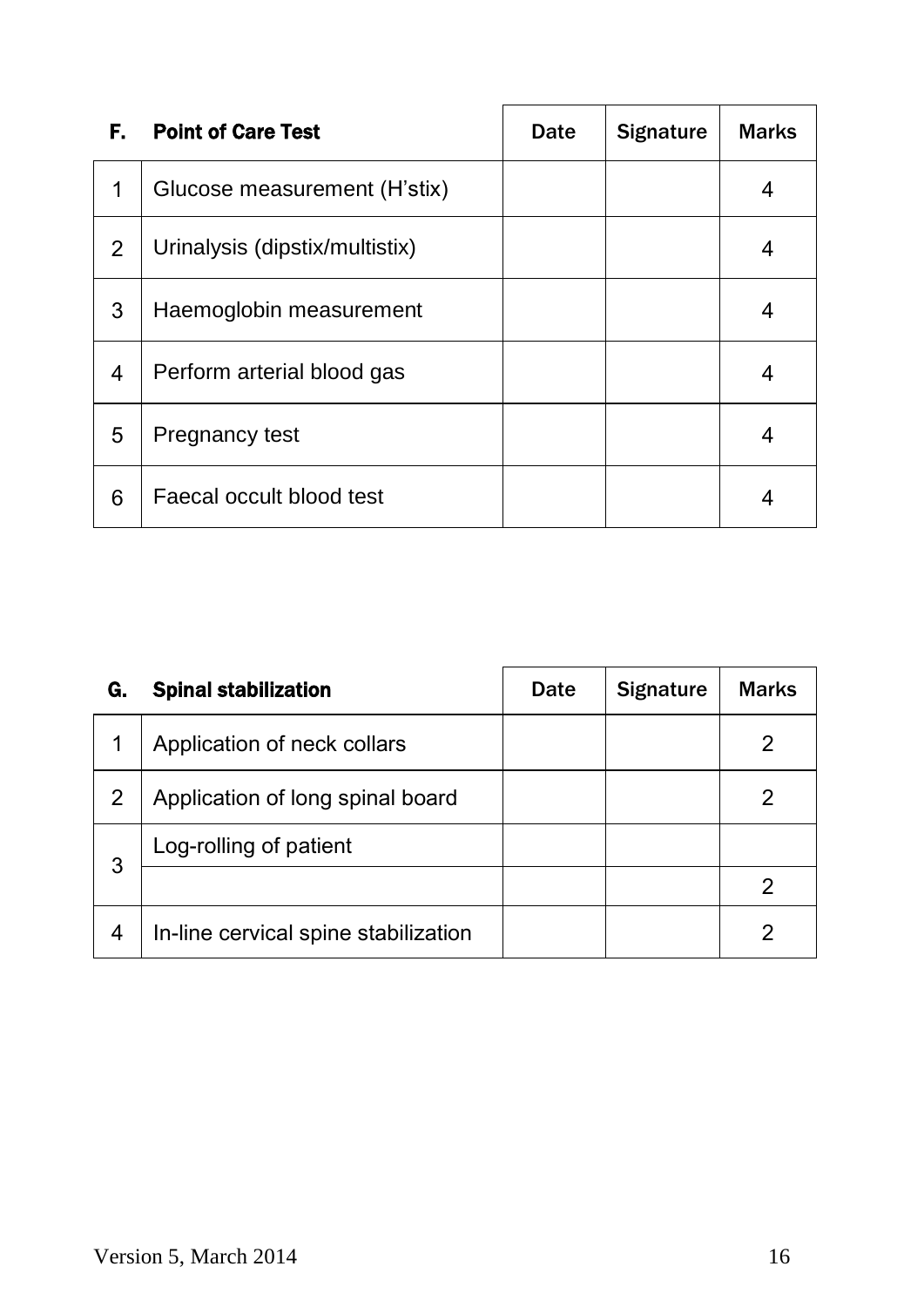## Section 2 –

Master/ Post-graduate Diploma student must perform the skills in the presence of and be certified by instructor)

| А. | <b>Basic Life Support</b>       | Date | <b>Signature</b> | <b>Marks</b> |
|----|---------------------------------|------|------------------|--------------|
| 1  | Adult Basic Life Support (BLS)  |      |                  |              |
| 2  | Child Basic Life Support (BLS)  |      |                  |              |
| 3  | Infant Basic Life Support (BLS) |      |                  |              |
| 4  | Management of choking patients  |      |                  |              |

| в. | <b>Advanced life support</b> | Date | <b>Signature</b> | <b>Marks</b> |
|----|------------------------------|------|------------------|--------------|
|    | Use of Automated External    |      |                  |              |
|    | Defibrillator (AED)          |      |                  |              |
| 2  | Use of Manual Defibrillator  |      |                  |              |

| C  | <b>Patient assessment</b>     | Date | <b>Signature</b> | <b>Marks</b> |
|----|-------------------------------|------|------------------|--------------|
|    | Primary survey (Trauma)       |      |                  |              |
| -2 | Primary survey (Non-Trauma)   |      |                  |              |
| -3 | Secondary survey (Non-Trauma) |      |                  |              |

| <b>Miscellaneous</b>  | Date | Signature | <b>Marks</b> |
|-----------------------|------|-----------|--------------|
| Simple wound dressing |      |           |              |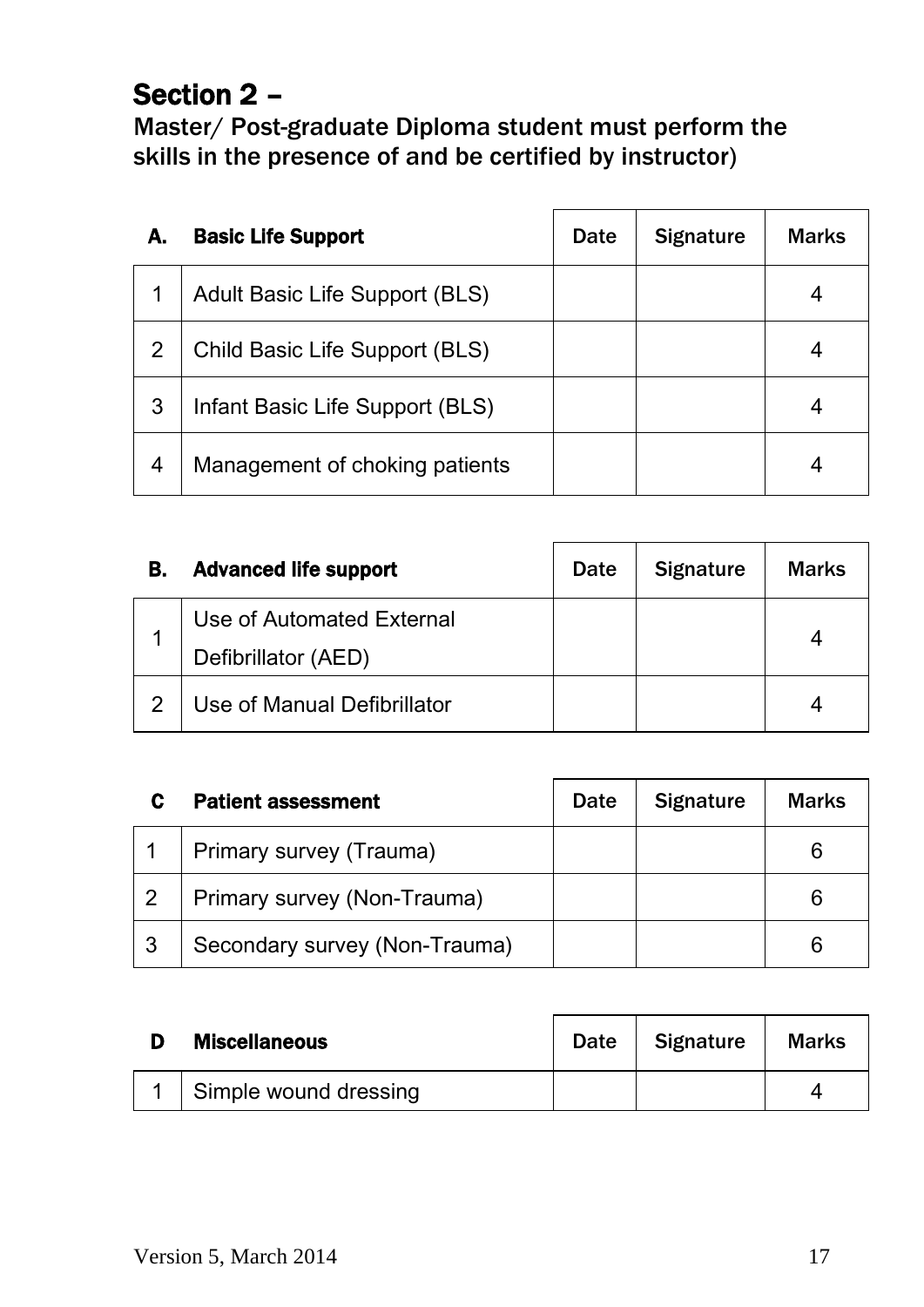## Section 3- Advanced Skills:

(Both Medical Student on Emergency Clerkship and Master / Post-graduate Diploma Student)

(Can be performed or demonstrated to the candidate)

| А. | <b>Advanced Life Support</b>                | Date | <b>Signature</b> | <b>Marks</b> |
|----|---------------------------------------------|------|------------------|--------------|
|    | Defibrillation with manual<br>defibrillator |      |                  |              |
| 2  | Synchronised cardioversion                  |      |                  |              |

| В. | <b>Advanced Airway Management</b>  | Date | Signature | Marks |
|----|------------------------------------|------|-----------|-------|
|    | Insertion of laryngeal mask airway |      |           |       |
| 2  | Insertion of Combitube             |      |           |       |
| 3  | Tracheal intubation                |      |           |       |
| 4  | Cricothyroidotomy                  |      |           |       |

| С. | Ventilation support / procedure  | Date | <b>Signature</b> | <b>Marks</b> |
|----|----------------------------------|------|------------------|--------------|
|    | Mechanical ventilation           |      |                  |              |
| 2  | Non-invasion ventilatory support |      |                  |              |
| 3  | Needle thoracostomy              |      |                  |              |
| 4  | Tube thoracostomy (chest drain)  |      |                  |              |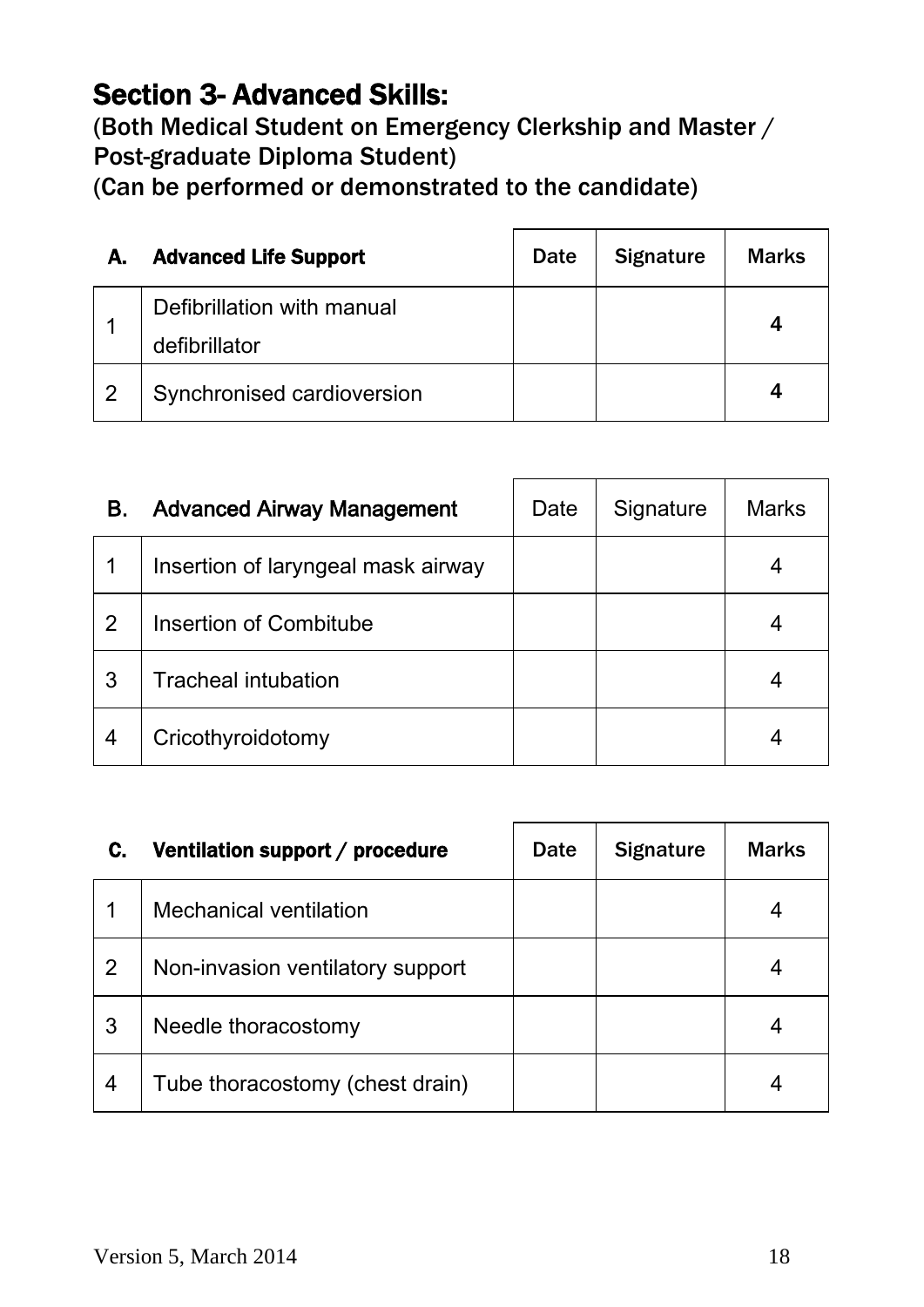| D. | <b>Spinal stabilisation</b>                                 | Date | <b>Signature</b> | <b>Marks</b> |
|----|-------------------------------------------------------------|------|------------------|--------------|
|    | Use of alternative technique eg.<br>KED, short spinal board |      |                  |              |

| Е. | <b>Patient assessment and</b><br>resuscitation                | Date | <b>Signature</b> | <b>Marks</b> |
|----|---------------------------------------------------------------|------|------------------|--------------|
|    | Adjunct diagnostic tools (X-ray,<br>ultrasound scan, CT scan) |      |                  |              |
| 2  | Central line insertion                                        |      |                  |              |
| 3  | Invasive blood pressure monitoring                            |      |                  |              |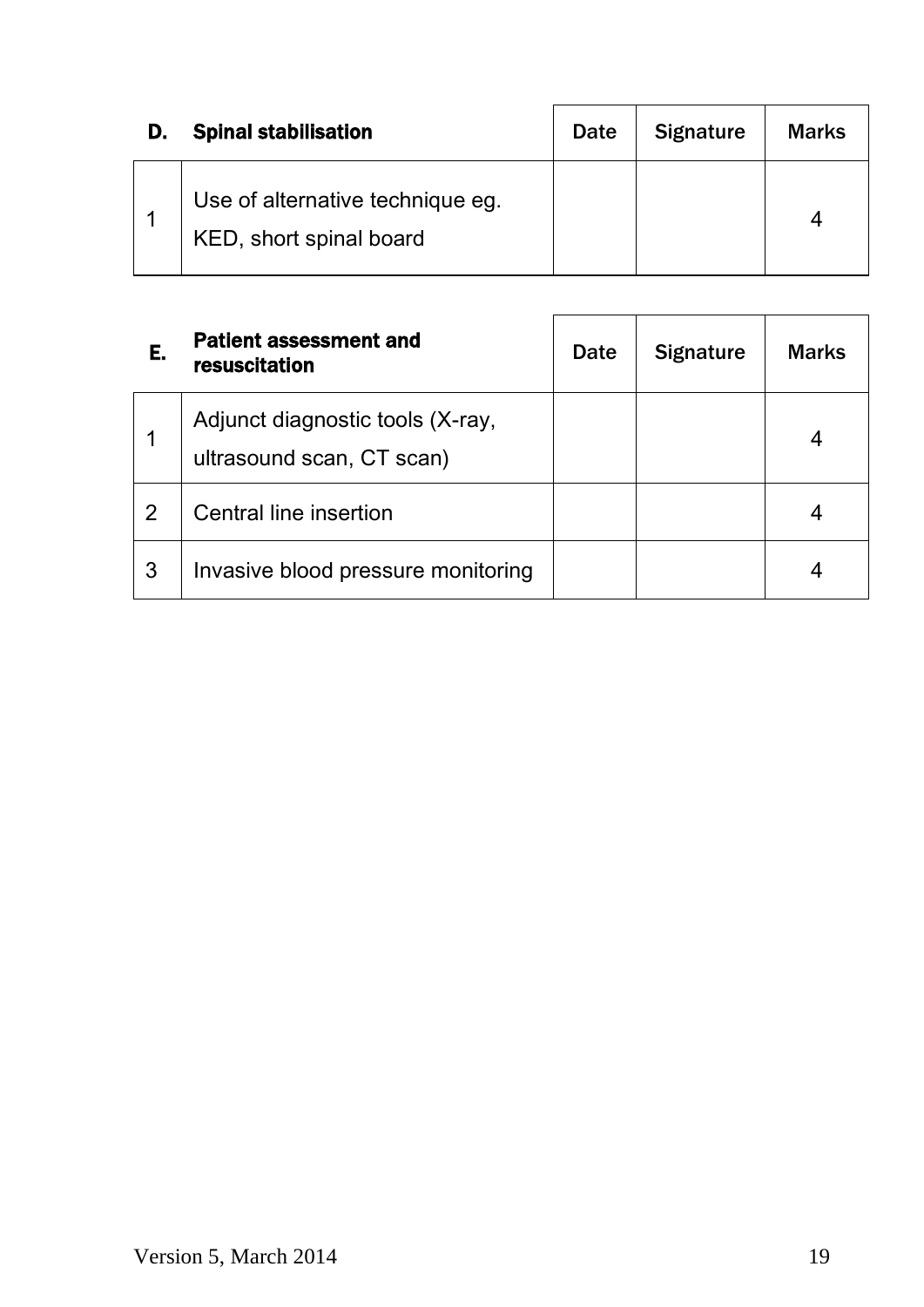| F. | <b>Miscellaneous</b>                  | Date | Signature | <b>Marks</b>   |
|----|---------------------------------------|------|-----------|----------------|
| 1  | <b>Measure PEFR</b>                   |      |           | $\overline{2}$ |
| 2  | Prepare salbultamol inhaler           |      |           | $\overline{2}$ |
| 3  | Apply broad arm sling                 |      |           | 2              |
| 4  | Suture of wound                       |      |           | 4              |
| 5  | Application of local anaesthesia      |      |           | 4              |
| 6  | Application of a POP                  |      |           | 4              |
| 7  | Place a nasogastric tube              |      |           | 4              |
| 8  | Measure intraocular pressure          |      |           | 4              |
| 9  | Removal of corneal foreign body       |      |           | 4              |
| 10 | Release of subungal haematoma         |      |           | 4              |
| 11 | Gastric lavage                        |      |           | 4              |
| 12 | Femoral nerve block                   |      |           | 4              |
| 13 | Reduction of shoulder dislocation     |      |           | 4              |
| 14 | Reduction of elbow dislocation        |      |           | 4              |
| 15 | Reduction of finger / toe dislocation |      |           | 4              |
| 16 | Reduction of wrist fracture           |      |           | 4              |
| 17 |                                       |      |           | 4              |
| 18 |                                       |      |           | 4              |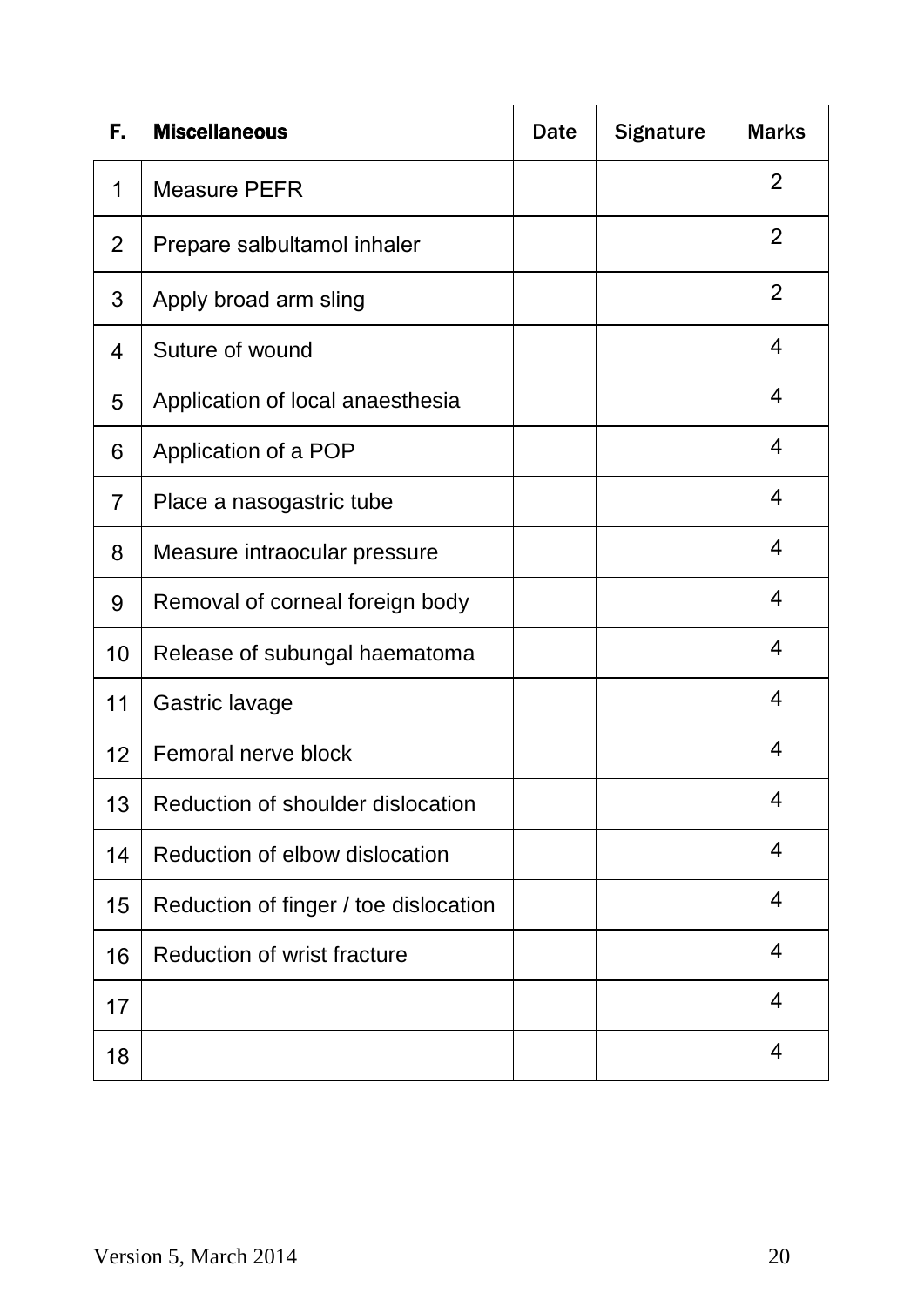# Section 4 - Case records:

# History & Physical Examination

# A. Chest pain

| Case No. | Date | Signature | <b>Marks</b> |
|----------|------|-----------|--------------|
|          |      |           | 6            |
|          |      |           | 6            |
|          |      |           | 6            |

# B. Shortness of breath

| Case No. | Date | Signature | <b>Marks</b> |
|----------|------|-----------|--------------|
|          |      |           | 6            |
|          |      |           | 6            |
|          |      |           | 6            |

# C. Abdominal and/or pelvic pain

| Case No. | Date | Signature | <b>Marks</b> |
|----------|------|-----------|--------------|
|          |      |           | 6            |
|          |      |           | 6            |
|          |      |           | 6            |

# D. Back pain

|--|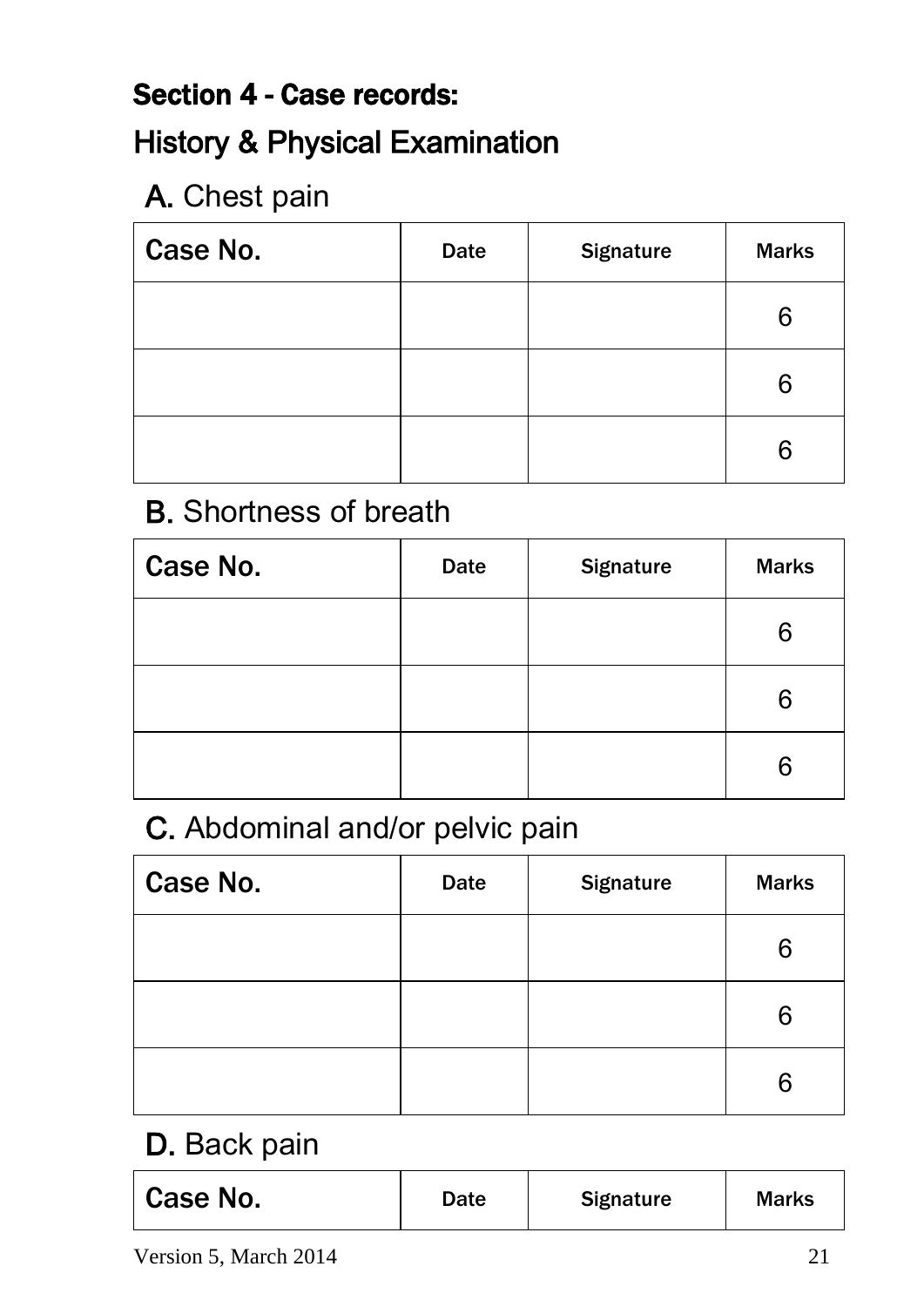|  | 6  |
|--|----|
|  | ิค |
|  | ีค |

# E. Headache

| Case No. | Date | Signature | <b>Marks</b> |
|----------|------|-----------|--------------|
|          |      |           | 6            |
|          |      |           | 6            |
|          |      |           | 6            |

# F. Dizziness

| Case No. | Date | <b>Signature</b> | <b>Marks</b> |
|----------|------|------------------|--------------|
|          |      |                  | 6            |
|          |      |                  | 6            |
|          |      |                  | 6            |

# G. Altered mental status

| Case No. | Date | <b>Signature</b> | <b>Marks</b> |
|----------|------|------------------|--------------|
|          |      |                  |              |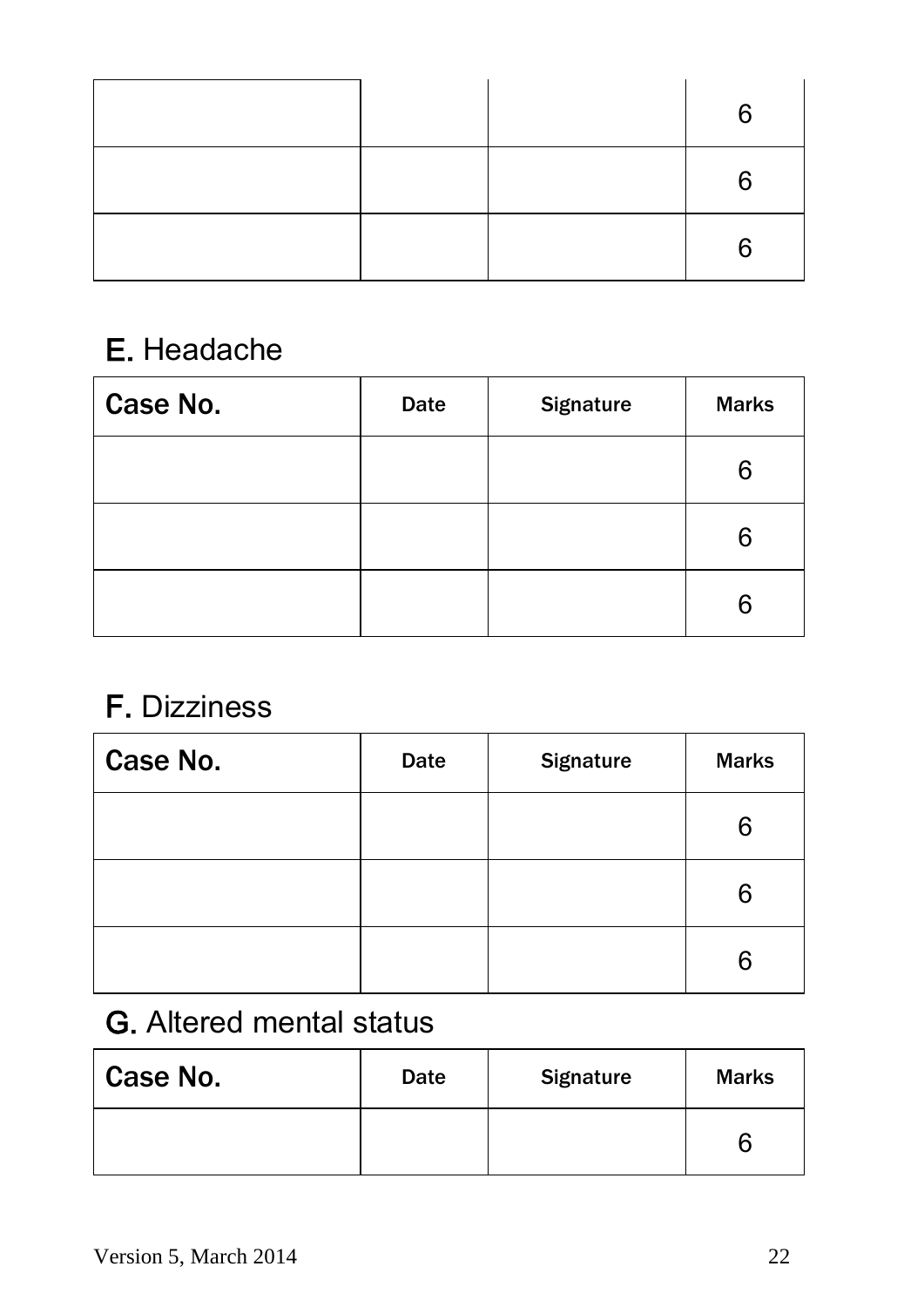# H. Eye pain / visual disturbance

| Case No. | Date | Signature | <b>Marks</b> |
|----------|------|-----------|--------------|
|          |      |           | 6            |
|          |      |           | 6            |
|          |      |           | 6            |

# I. Gastro-intestinal bleeding

| Case No. | Date | Signature | <b>Marks</b> |
|----------|------|-----------|--------------|
|          |      |           | 6            |
|          |      |           | 6            |
|          |      |           | 6            |

# J. Poisoning / overdose

| Case No. | Date | <b>Signature</b> | <b>Marks</b> |
|----------|------|------------------|--------------|
|          |      |                  | 6            |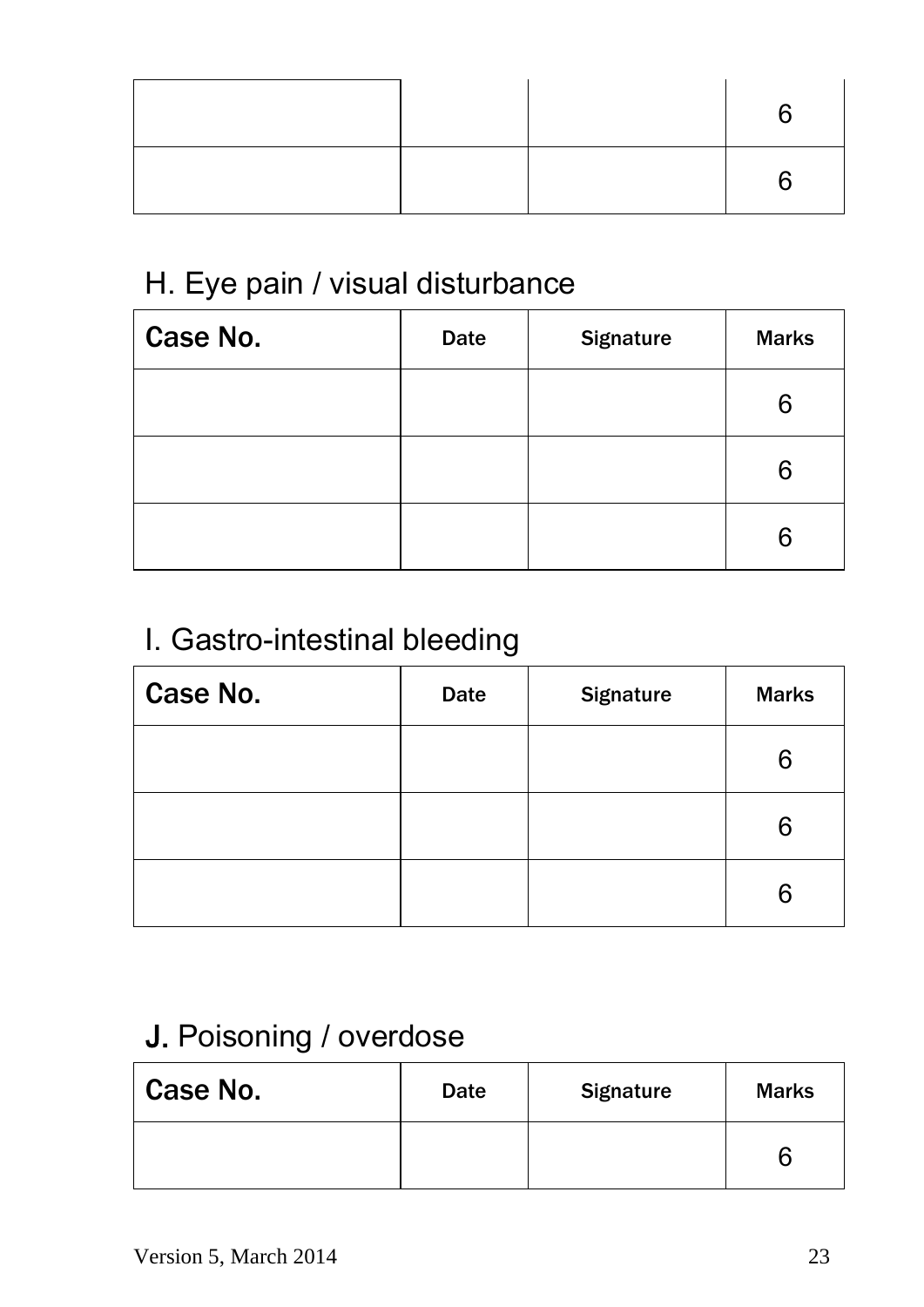# K. Limb injuries

| Case No. | Date | Signature | <b>Marks</b> |
|----------|------|-----------|--------------|
|          |      |           | 6            |
|          |      |           | 6            |
|          |      |           | 6            |

# L. Multiple trauma

| Case No. | Date | Signature | <b>Marks</b> |
|----------|------|-----------|--------------|
|          |      |           | 6            |
|          |      |           | 6            |
|          |      |           | 6            |

### M. Others

| Case No. | Date | <b>Signature</b> | <b>Marks</b> |
|----------|------|------------------|--------------|
|          |      |                  |              |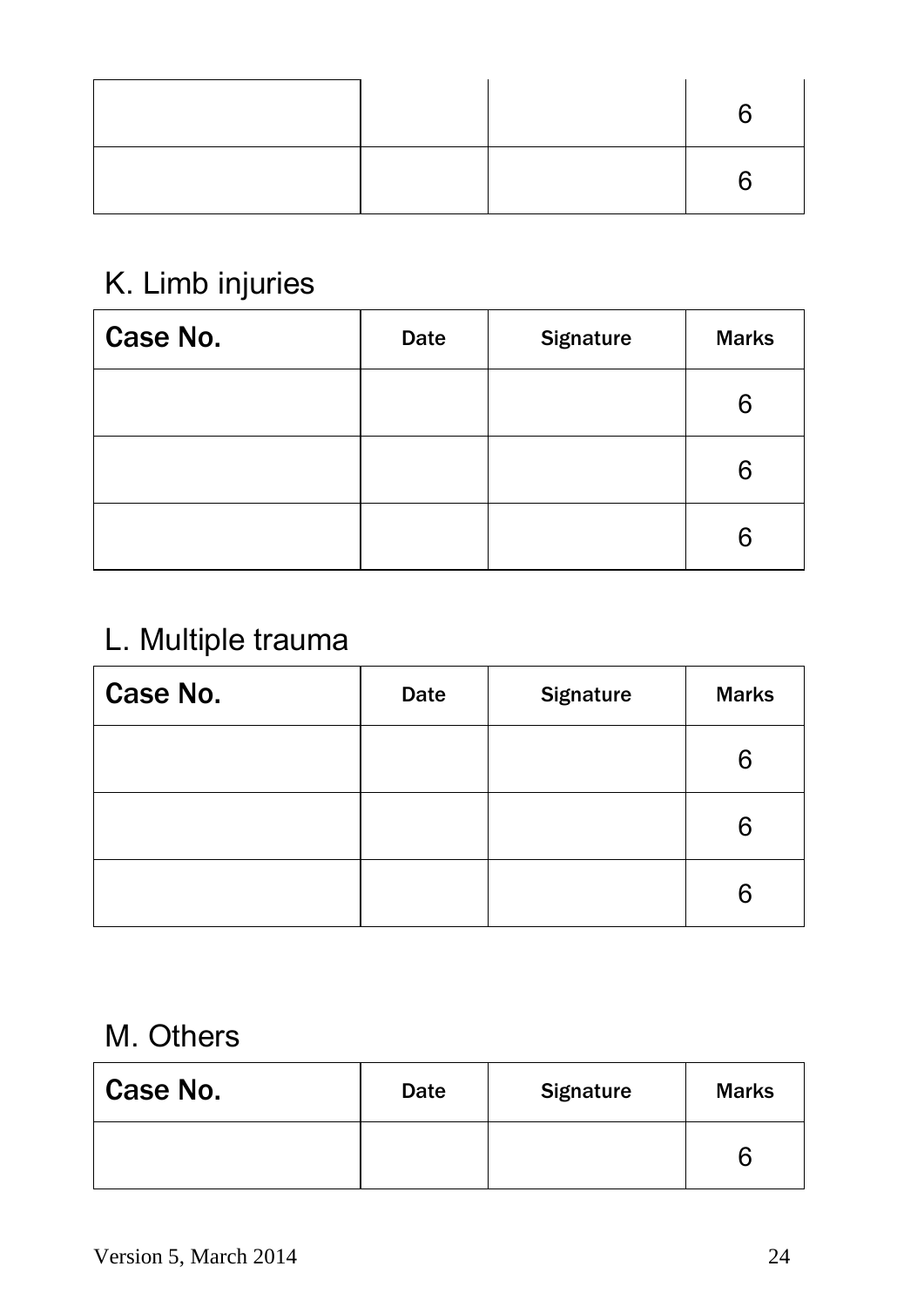| $\boldsymbol{6}$ |
|------------------|
| $\overline{6}$   |
| $\overline{6}$   |
| $\overline{6}$   |
| $\overline{6}$   |
| $\overline{6}$   |
| $\overline{6}$   |
| $\overline{6}$   |
| $\,6$            |
| $\overline{6}$   |
| $\overline{6}$   |
| $\overline{6}$   |
| 6                |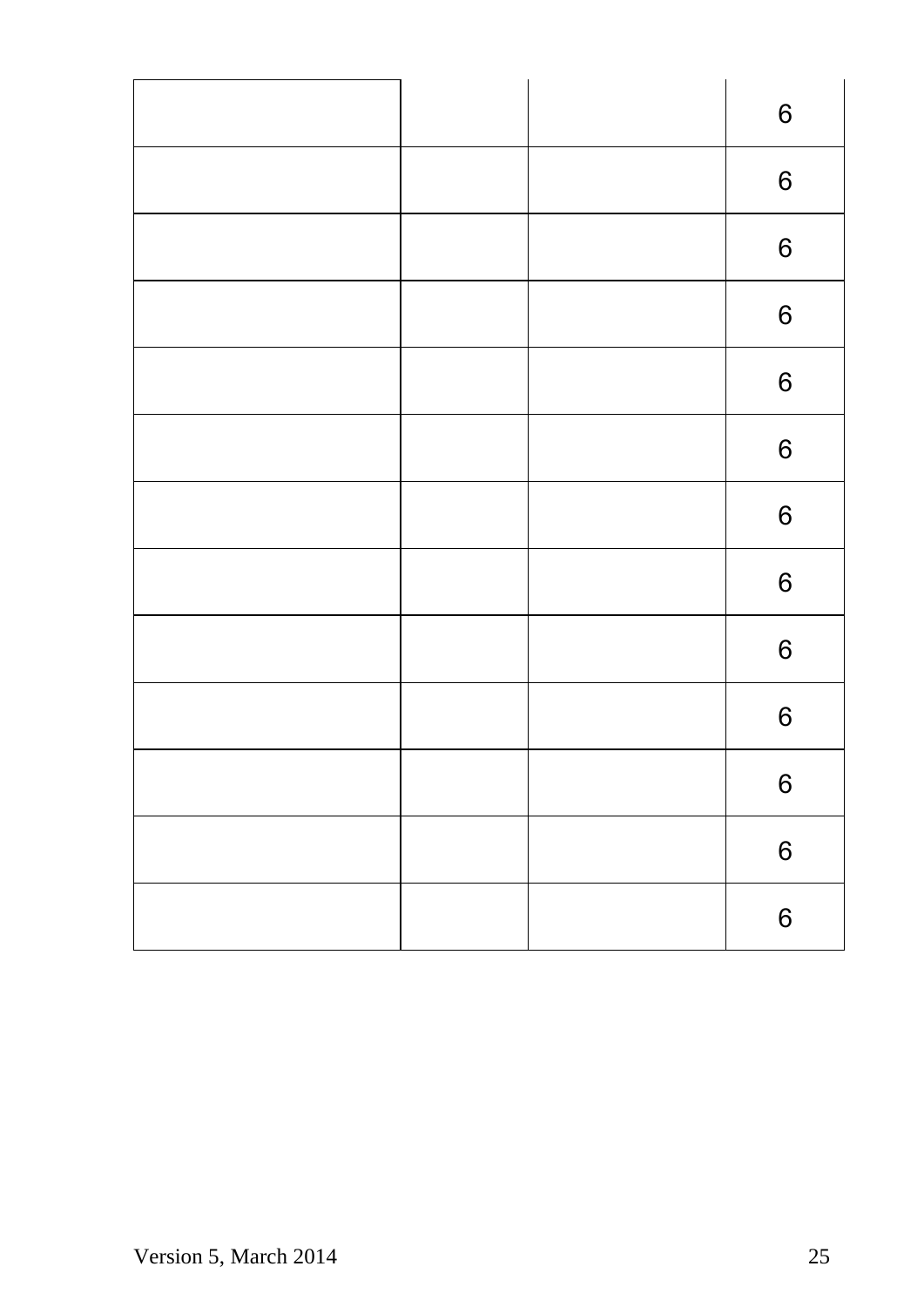## Section 5- Clinical Experience:

(For Master / Post-graduate Diploma student)

| A                       | Management of critically ill /<br>unconscious patient | <b>Date</b> | <b>Signature</b> |
|-------------------------|-------------------------------------------------------|-------------|------------------|
| 1                       | <b>Please specify</b>                                 |             |                  |
| $\overline{2}$          | <b>Please specify</b>                                 |             |                  |
| $\overline{\mathbf{3}}$ | <b>Please specify</b>                                 |             |                  |
| 4                       | <b>Please specify</b>                                 |             |                  |
| 5                       | <b>Please specify</b>                                 |             |                  |
| $\overline{6}$          | <b>Please specify</b>                                 |             |                  |
| 7                       | <b>Please specify</b>                                 |             |                  |
| $\overline{\mathbf{8}}$ | <b>Please specify</b>                                 |             |                  |
| 9                       | <b>Please specify</b>                                 |             |                  |
| $\overline{10}$         | <b>Please specify</b>                                 |             |                  |

#### B Recognition and management of common arrhythmia Date Signature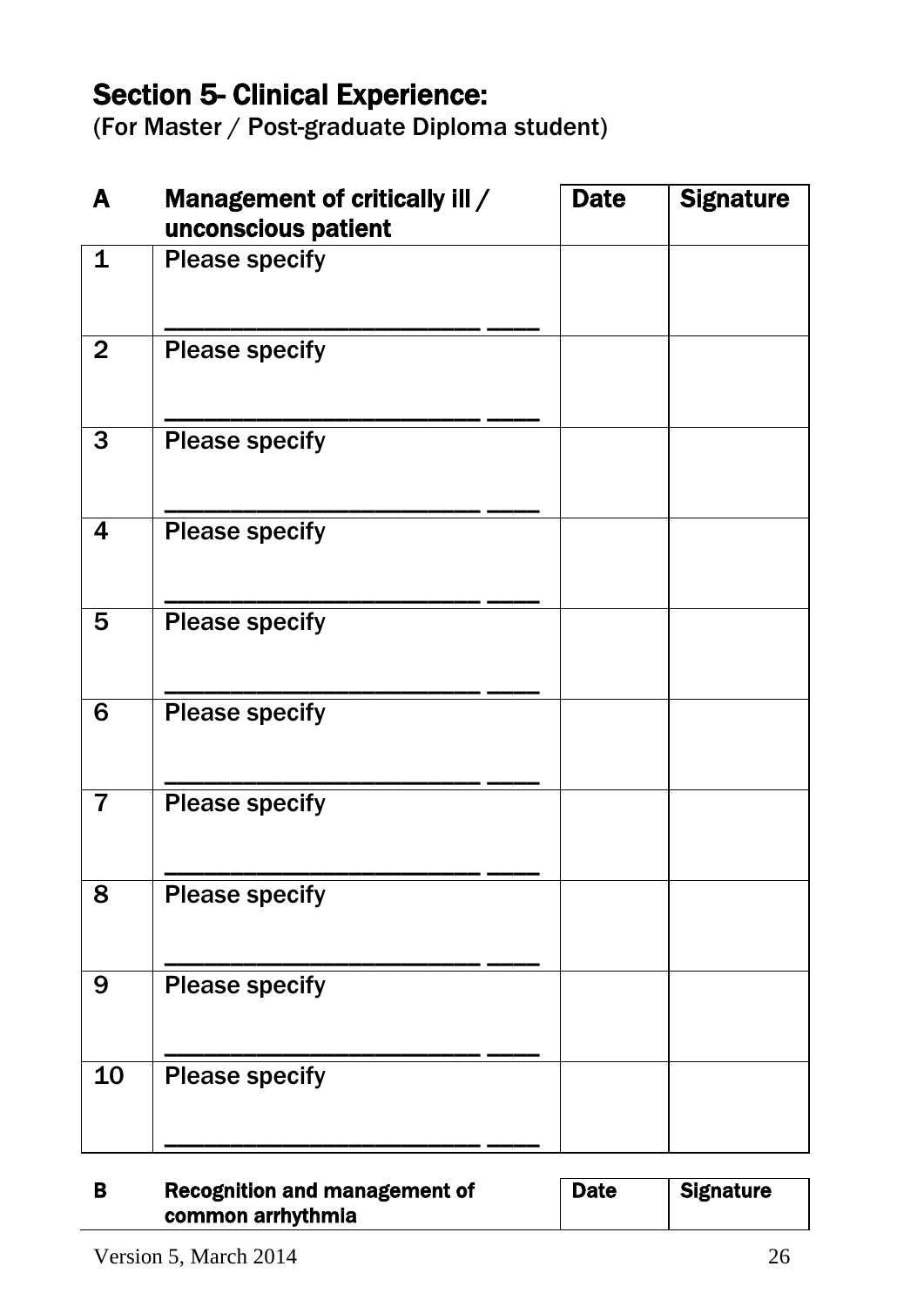| 1 | <b>Ventricular fibrillation</b>        |
|---|----------------------------------------|
| 2 | Ventricular tachycardia                |
| 3 | <b>Atrial fibrillation</b>             |
| 4 | Sinus tachycardia<br>Sinus bradycardia |
| 5 | Supraventricular tachycardia           |
| 6 | Cardiac arrest (PEA / Asystole)        |
| 7 | <b>Complete heart block</b>            |
| 8 | Others, please specify                 |
|   |                                        |

| c | Common medical / surgical emergency | <b>Date</b> | <b>Signature</b> |  |
|---|-------------------------------------|-------------|------------------|--|
| 1 | <b>Cardiovascular system</b>        |             |                  |  |
|   | Acute myocardial infarction (AMI)   |             |                  |  |
|   | Acute coronary syndrome (ACS)       |             |                  |  |
|   | Acute pulmonary oedema              |             |                  |  |
|   | <b>Aortic dissection</b>            |             |                  |  |
|   | Cardiac tamponade                   |             |                  |  |
|   | <b>Pericarditis</b>                 |             |                  |  |
|   | <b>Pulmonary embolism</b>           |             |                  |  |
|   | Others, please specify              |             |                  |  |
|   |                                     |             |                  |  |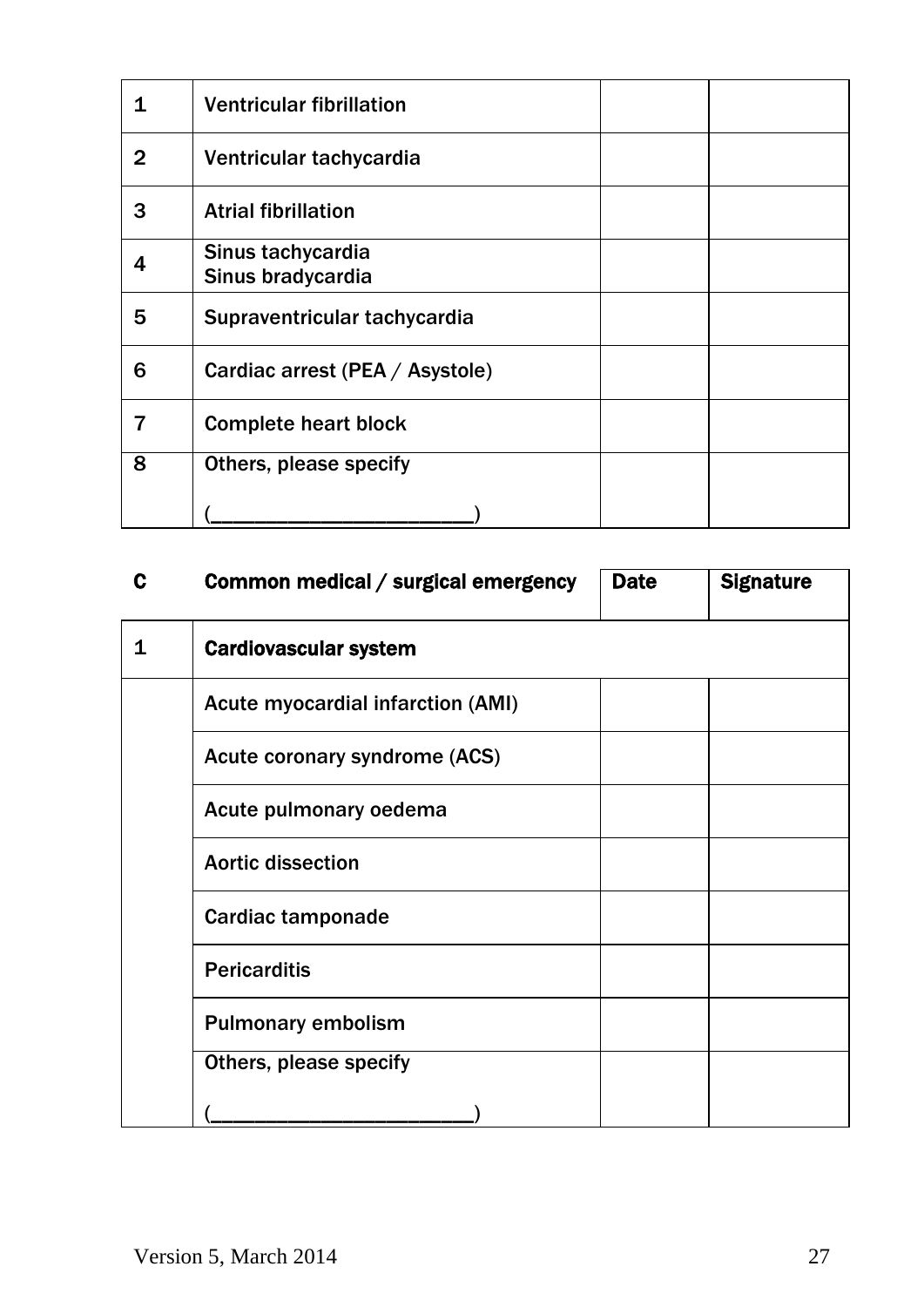| C  | Common medical / surgical emergency          | <b>Date</b> | <b>Signature</b> |
|----|----------------------------------------------|-------------|------------------|
| 2. | <b>Respiratory system</b>                    |             |                  |
|    | Acute asthma                                 |             |                  |
|    | Chronic obstructive airway disease<br>(COAD) |             |                  |
|    | <b>Pleural effusion</b>                      |             |                  |
|    | Pneumothorax / tension pneumothorax          |             |                  |
|    | Pneumonia                                    |             |                  |
|    | Hyperventilation                             |             |                  |
|    | <b>Others, Please specify</b>                |             |                  |
|    |                                              |             |                  |
| 3. | <b>Gastro-intestinal system</b>              |             |                  |
|    | <b>Gastro-intestinal bleeding</b>            |             |                  |
|    | <b>Peritonitis</b>                           |             |                  |
|    | <b>Acute pancreatitis</b>                    |             |                  |
|    | <b>Acute appendicitis</b>                    |             |                  |
|    | Acute cholangitis / cholecystitis            |             |                  |
|    | Acute gastroenteritis                        |             |                  |
|    | Others, please specify                       |             |                  |
|    |                                              |             |                  |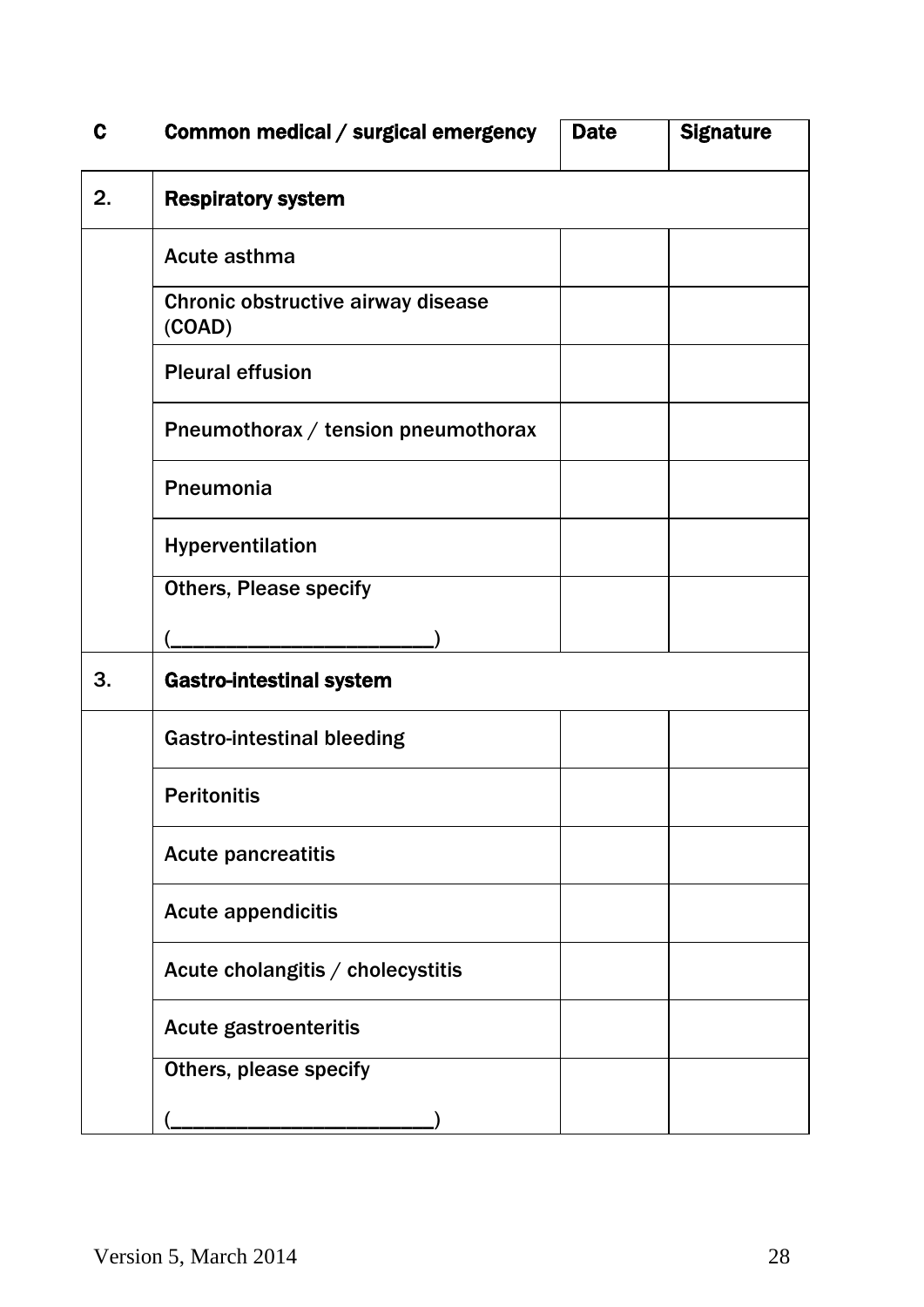| C  | Common medical / surgical emergency | <b>Date</b> | <b>Signature</b> |  |
|----|-------------------------------------|-------------|------------------|--|
| 4. | <b>Genitourinary system</b>         |             |                  |  |
|    | <b>Retention of urine</b>           |             |                  |  |
|    | Haematuria                          |             |                  |  |
|    | Urinary tract infection             |             |                  |  |
|    | <b>Renal colic</b>                  |             |                  |  |
|    | Others, please specify              |             |                  |  |
|    |                                     |             |                  |  |
| 5. | Musculoskeletal system              |             |                  |  |
|    | Back pain                           |             |                  |  |
|    | <b>Fractures and dislocations</b>   |             |                  |  |
|    | <b>Shoulder</b>                     |             |                  |  |
|    | <b>Elbow</b>                        |             |                  |  |
|    | Knee                                |             |                  |  |
|    | Distal radius / ulna                |             |                  |  |
|    | Fingers / toes                      |             |                  |  |
|    | Lacerations / abrasion wounds       |             |                  |  |
|    | Others, please specify              |             |                  |  |
|    |                                     |             |                  |  |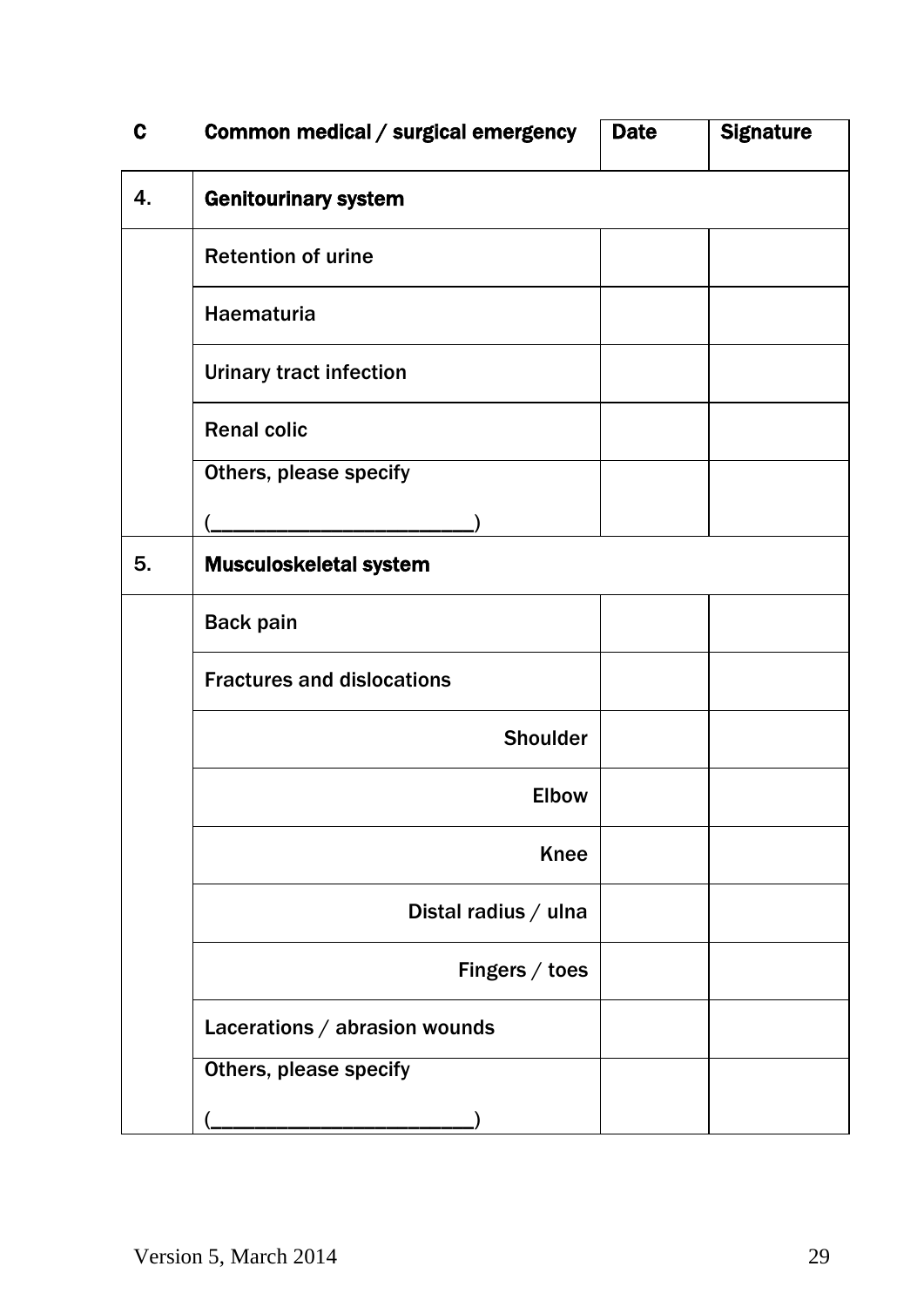| C  | Common medical / surgical emergency | <b>Date</b> | <b>Signature</b> |  |  |
|----|-------------------------------------|-------------|------------------|--|--|
| 6. | <b>Nervous system</b>               |             |                  |  |  |
|    | <b>Stroke</b>                       |             |                  |  |  |
|    | Convulsion / seizure                |             |                  |  |  |
|    | Subarachnoid haemorrhage            |             |                  |  |  |
|    | <b>Meningitis</b>                   |             |                  |  |  |
|    | Coma                                |             |                  |  |  |
|    | Others, please specify              |             |                  |  |  |
|    |                                     |             |                  |  |  |
| 7. | <b>Metabolic disorders</b>          |             |                  |  |  |
|    | Hypoglycaemia                       |             |                  |  |  |
|    | Hyperglycaemia / diabetes mellitus  |             |                  |  |  |
|    | Hyperkalaemia / hypokalaemia        |             |                  |  |  |
|    | <b>Alcohol intoxication</b>         |             |                  |  |  |
|    | Other complications of alcohol      |             |                  |  |  |
|    | <b>Metabolic acidosis</b>           |             |                  |  |  |
|    | <b>Respiratory acidosis</b>         |             |                  |  |  |
|    | <b>Addisonian crisis</b>            |             |                  |  |  |
|    | Others, please specify              |             |                  |  |  |
|    |                                     |             |                  |  |  |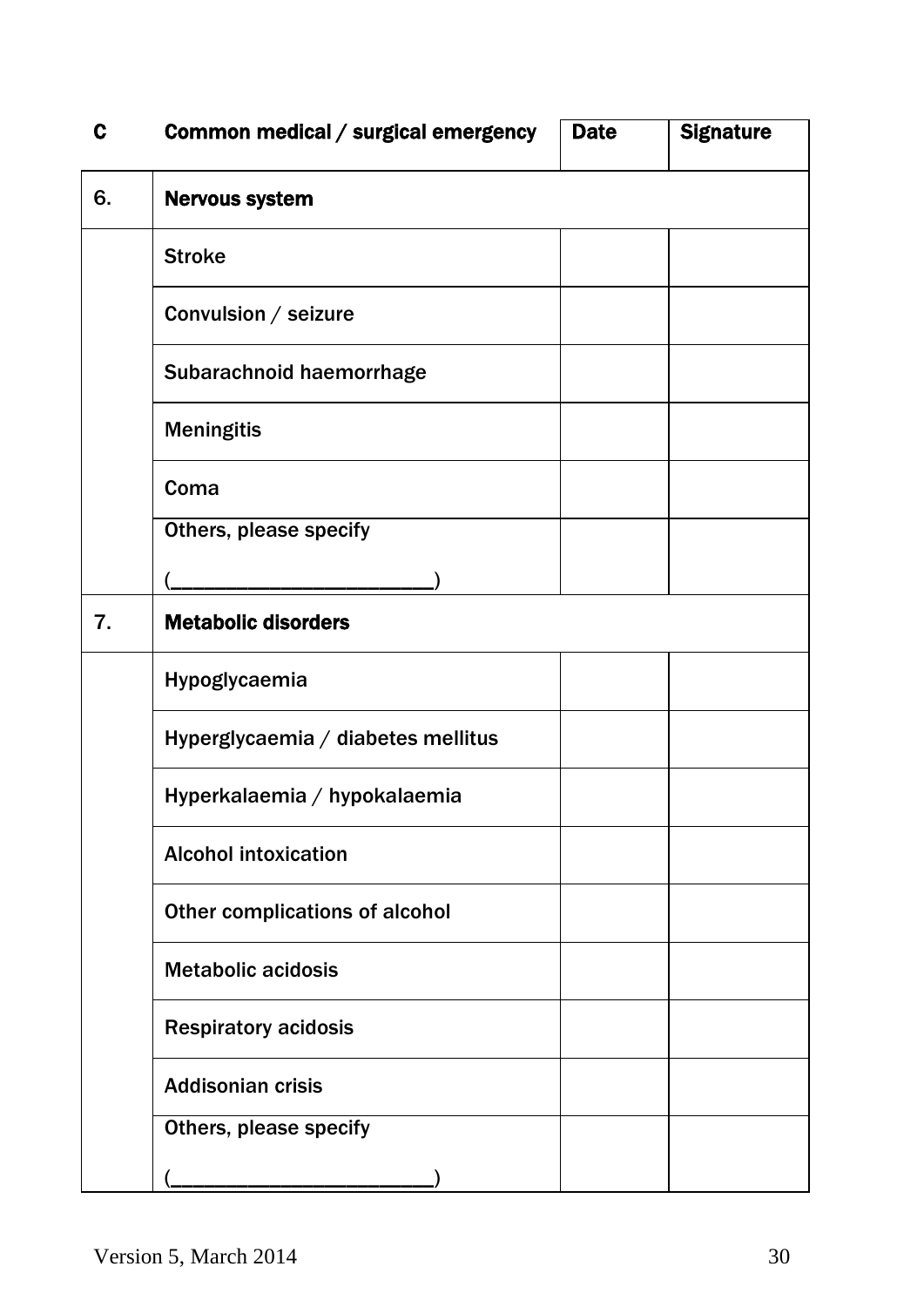| C  | Common medical / surgical emergency   | <b>Date</b> | <b>Signature</b> |
|----|---------------------------------------|-------------|------------------|
| 8  | <b>Infections</b>                     |             |                  |
|    | <b>Measles</b>                        |             |                  |
|    | Chicken pox                           |             |                  |
|    | <b>Dysentery</b>                      |             |                  |
|    | Cellulitis / soft tissue infection    |             |                  |
|    | Sepsis / severe sepsis / septic shock |             |                  |
|    | Others, please specify                |             |                  |
|    |                                       |             |                  |
| 9. | <b>ENT problems</b>                   |             |                  |
|    | Foreign body in ear                   |             |                  |
|    | Foreign body in nose                  |             |                  |
|    | Foreign body in throat                |             |                  |
|    | <b>Nasal bleeding</b>                 |             |                  |
|    | Acute epiglottitis                    |             |                  |
|    | Others, please specify                |             |                  |
|    |                                       |             |                  |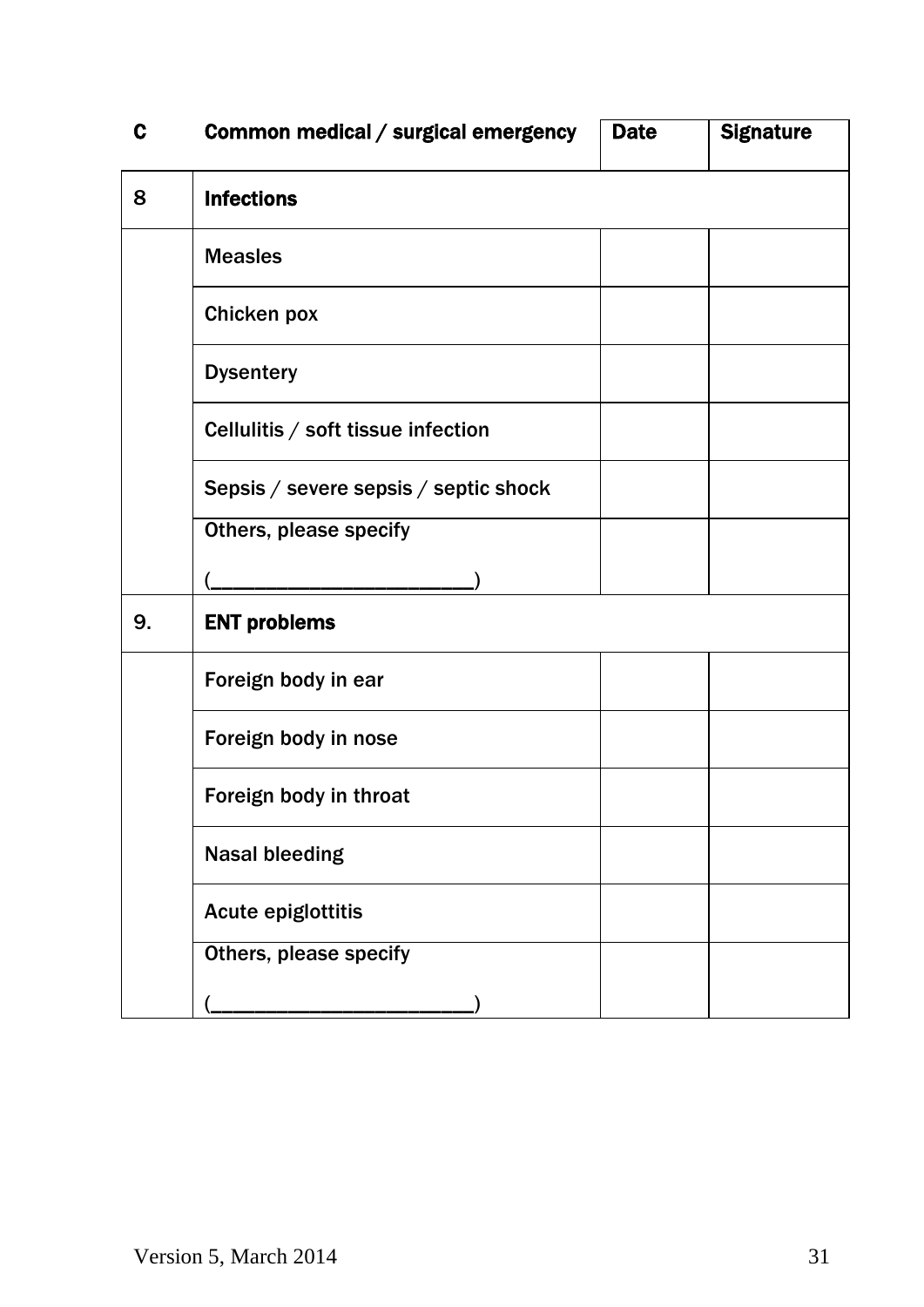| С   | Common medical / surgical emergency          | <b>Date</b> | <b>Signature</b> |  |
|-----|----------------------------------------------|-------------|------------------|--|
| 10  | <b>Obstetric and gynaecological problems</b> |             |                  |  |
|     | Labour / delivery                            |             |                  |  |
|     | Antepartum haemorrhage                       |             |                  |  |
|     | Post-partum haemorrhage                      |             |                  |  |
|     | Vaginal bleeding (pregnancy)                 |             |                  |  |
|     | <b>Ectopic pregnancy</b>                     |             |                  |  |
|     | Pelvic infection / inflammatory disease      |             |                  |  |
|     | Others, please specify                       |             |                  |  |
|     |                                              |             |                  |  |
| 11. | <b>Paediatric problems</b>                   |             |                  |  |
|     | <b>Febrile convulsion</b>                    |             |                  |  |
|     | <b>Febrile child</b>                         |             |                  |  |
|     | Neonatal jaundice                            |             |                  |  |
|     | Others, please specify                       |             |                  |  |
|     |                                              |             |                  |  |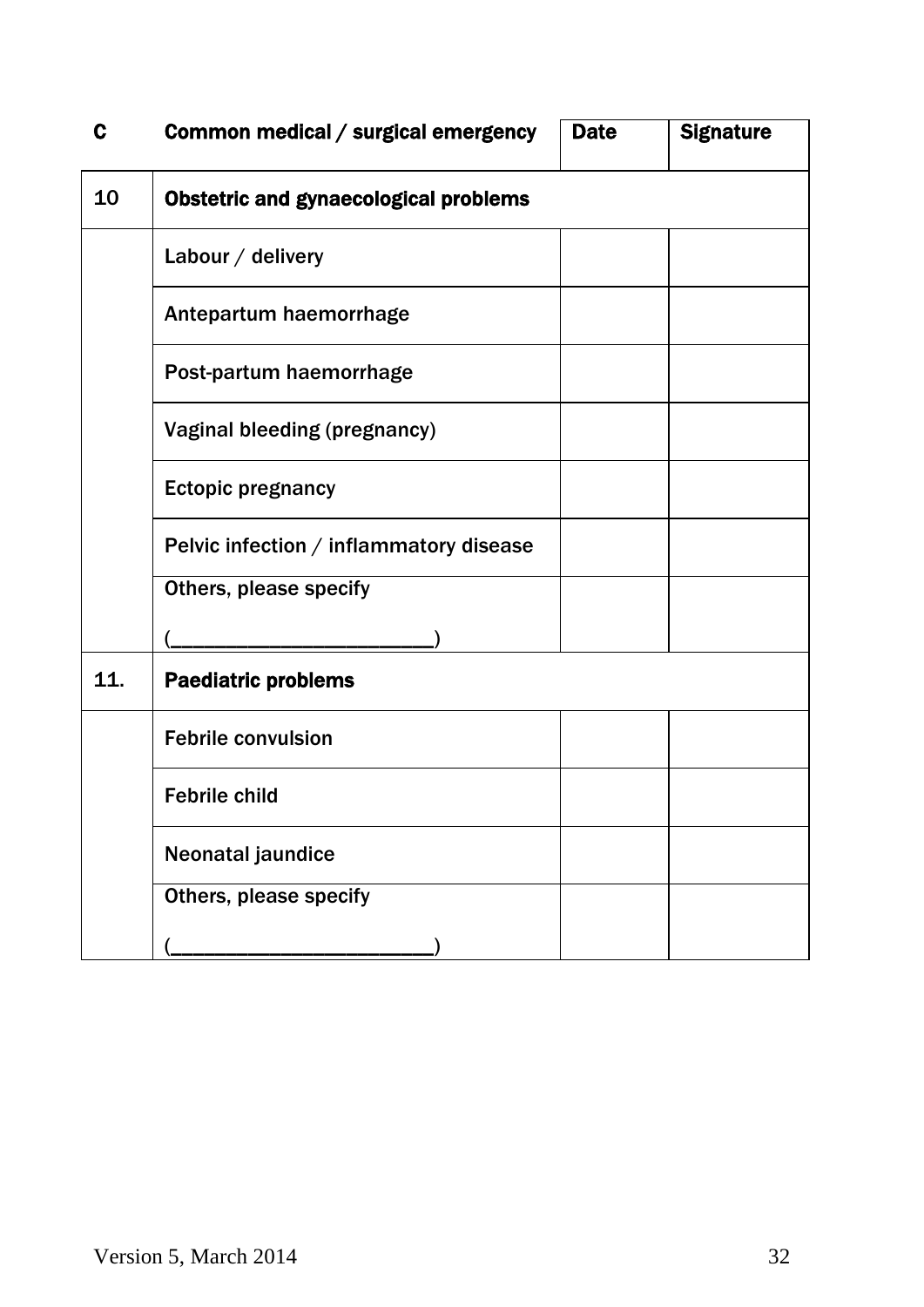| C   | Common medical / surgical emergency | <b>Date</b> | <b>Signature</b> |  |
|-----|-------------------------------------|-------------|------------------|--|
| 12  | <b>Trauma</b>                       |             |                  |  |
|     | <b>Head injury</b>                  |             |                  |  |
|     | Spinal injury                       |             |                  |  |
|     | Chest injury                        |             |                  |  |
|     | Abdominal injury                    |             |                  |  |
|     | <b>Pelvic fractures</b>             |             |                  |  |
|     | Lower limb long bone fracture       |             |                  |  |
|     | Vascular injury                     |             |                  |  |
|     | Penetrating neck injury             |             |                  |  |
|     | Others, please specify              |             |                  |  |
| 13. | Eye emergency                       |             |                  |  |
|     | Acute glaucoma                      |             |                  |  |
|     | Conjunctivitis                      |             |                  |  |
|     | <b>Acute vision loss</b>            |             |                  |  |
|     | Foreign body in eye                 |             |                  |  |
|     | Ocular injury, ruptured eye ball    |             |                  |  |
|     | Others, please specify              |             |                  |  |
|     |                                     |             |                  |  |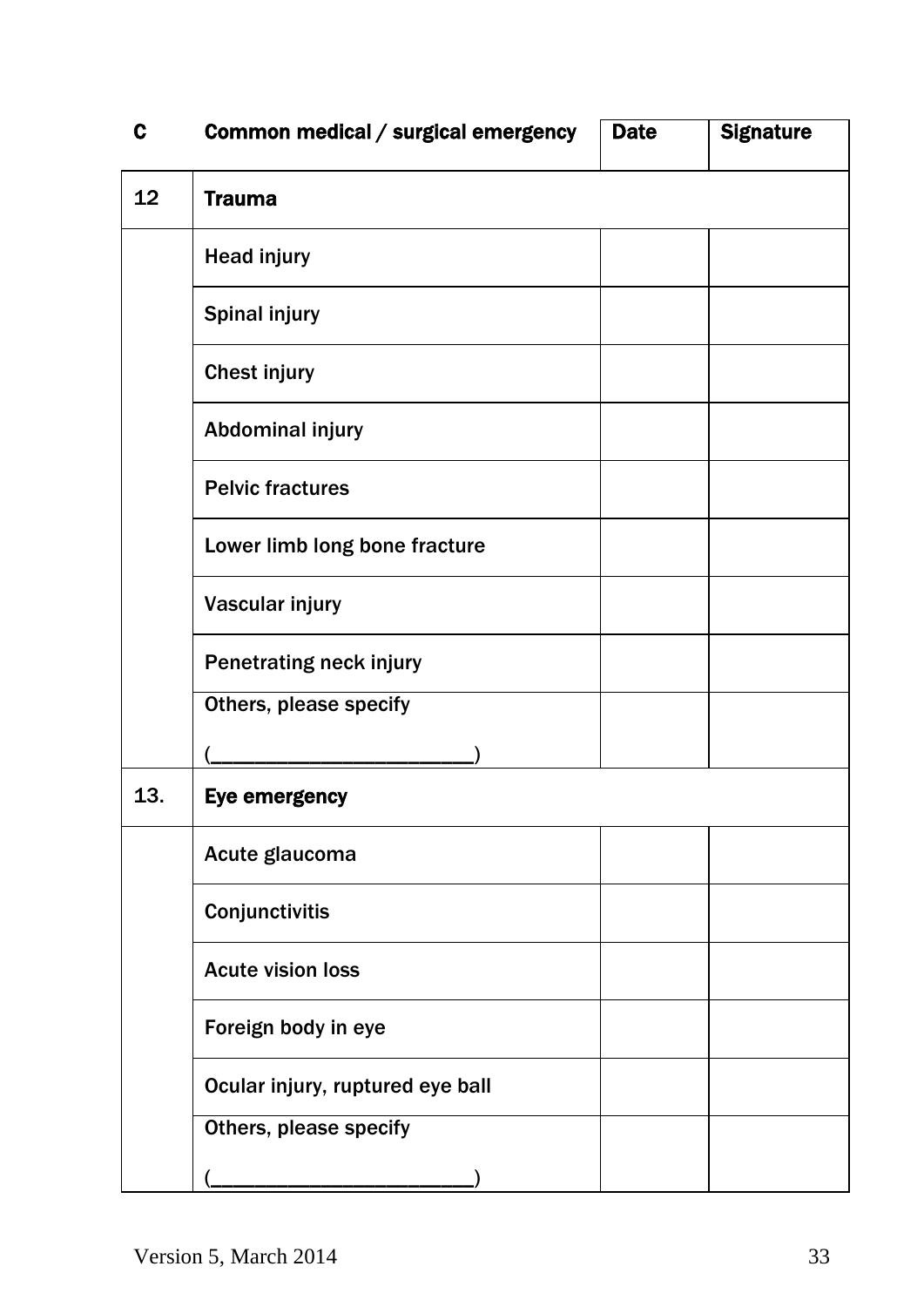| C   | Common medical / surgical emergency        | <b>Date</b> | <b>Signature</b> |  |
|-----|--------------------------------------------|-------------|------------------|--|
| 14  | <b>Miscellaneous</b>                       |             |                  |  |
|     | Allergy / anaphylaxis                      |             |                  |  |
|     | Heat exhaustion / heat stroke              |             |                  |  |
|     | Hypothermia                                |             |                  |  |
|     | Drowning                                   |             |                  |  |
|     | <b>Burns</b>                               |             |                  |  |
|     | (Please specify: ______________            |             |                  |  |
|     | <b>Overdose</b>                            |             |                  |  |
|     | (Please specify: _____                     |             |                  |  |
|     | Others, please specify                     |             |                  |  |
|     |                                            |             |                  |  |
| 15. | Other clinical experience (please specify) |             |                  |  |
|     |                                            |             |                  |  |
|     |                                            |             |                  |  |
|     |                                            |             |                  |  |
|     |                                            |             |                  |  |
|     |                                            |             |                  |  |
|     |                                            |             |                  |  |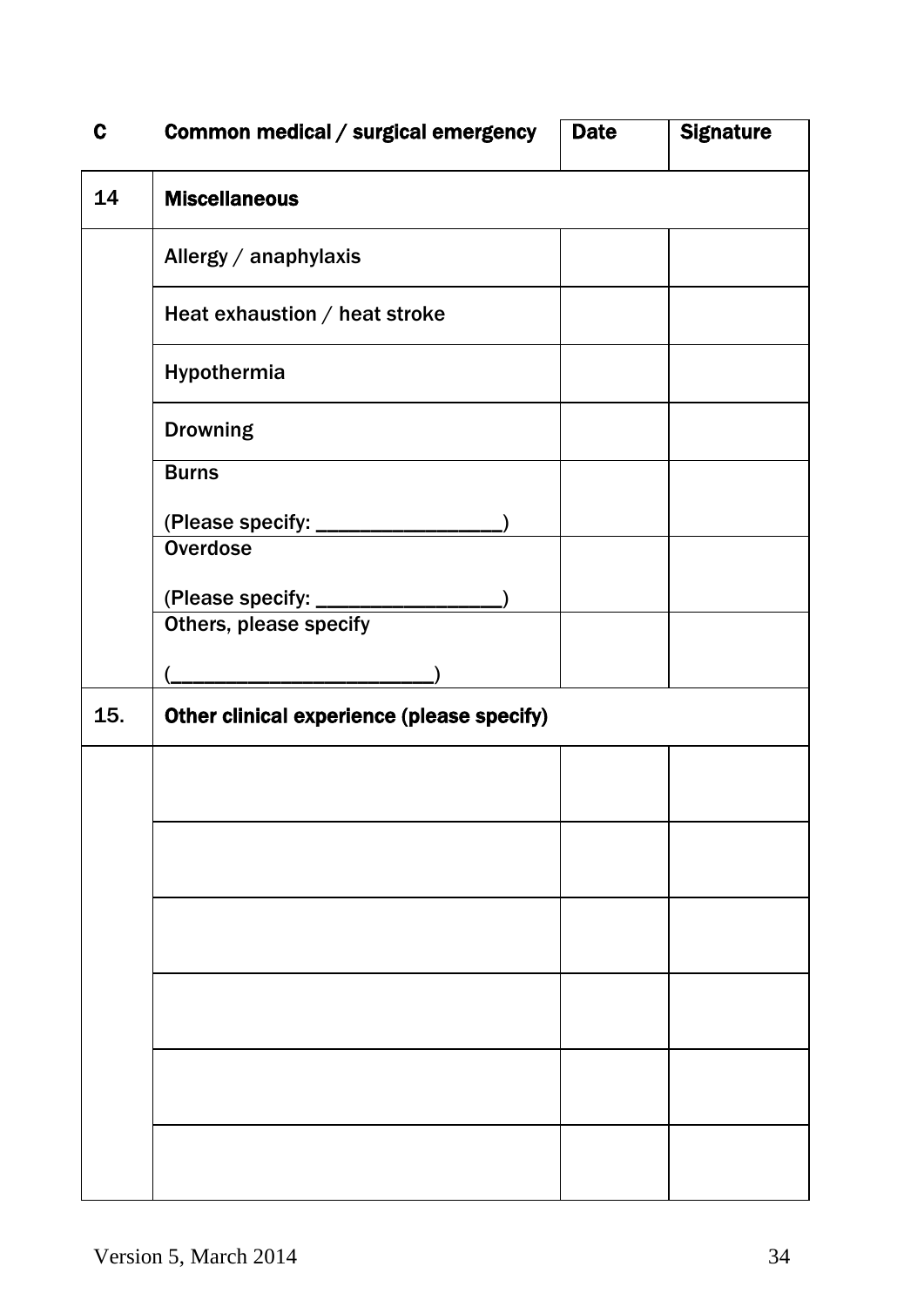## Section 6- Clinical Sessions: (Emergency Medicine Clerkship)

| <b>WEEK1</b>    |           | <b>Time</b> |  |
|-----------------|-----------|-------------|--|
| <b>Monday</b>   | AM        |             |  |
|                 | <b>PM</b> |             |  |
| <b>Tuesday</b>  | AM        |             |  |
|                 | <b>PM</b> |             |  |
| <b>Thursday</b> | AM        |             |  |
|                 | <b>PM</b> |             |  |
| Friday          | AM        |             |  |
|                 | <b>PM</b> |             |  |

| WEEK 2          |           | <b>Time</b> |  |
|-----------------|-----------|-------------|--|
| <b>Monday</b>   | AM        |             |  |
|                 | PM        |             |  |
| <b>Tuesday</b>  | AM        |             |  |
|                 | PM        |             |  |
| <b>Thursday</b> | AM        |             |  |
|                 | PM        |             |  |
| Friday          | AM        |             |  |
|                 | <b>PM</b> |             |  |

#### **Attendance must be signed off by an ED Doctor or Nurse at the time of attendance.**

It is expected that each student will spend at least 30 hours in the Emergency Department.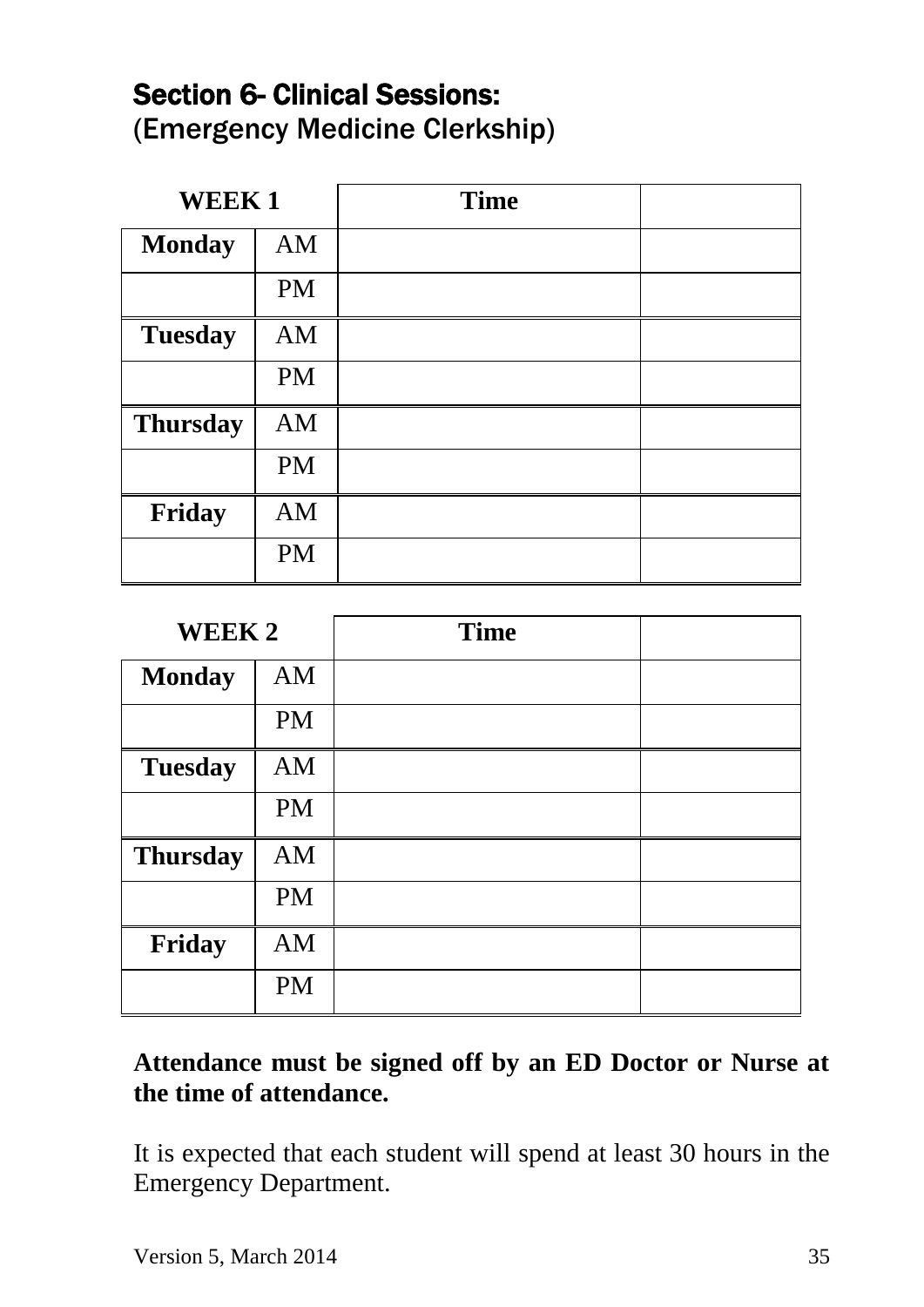# Section 7 – Record of Clinical Attachment (Master / Postgraduate Diploma student)

| <b>Date</b> | Time | <b>Institution / Department / Facilities</b> | <b>Signature</b> |
|-------------|------|----------------------------------------------|------------------|
|             |      |                                              |                  |
|             |      |                                              |                  |
|             |      |                                              |                  |
|             |      |                                              |                  |
|             |      |                                              |                  |
|             |      |                                              |                  |
|             |      |                                              |                  |
|             |      |                                              |                  |
|             |      |                                              |                  |
|             |      |                                              |                  |

| <b>Total Attachment Hours</b> |  |
|-------------------------------|--|
| Endorsed by:                  |  |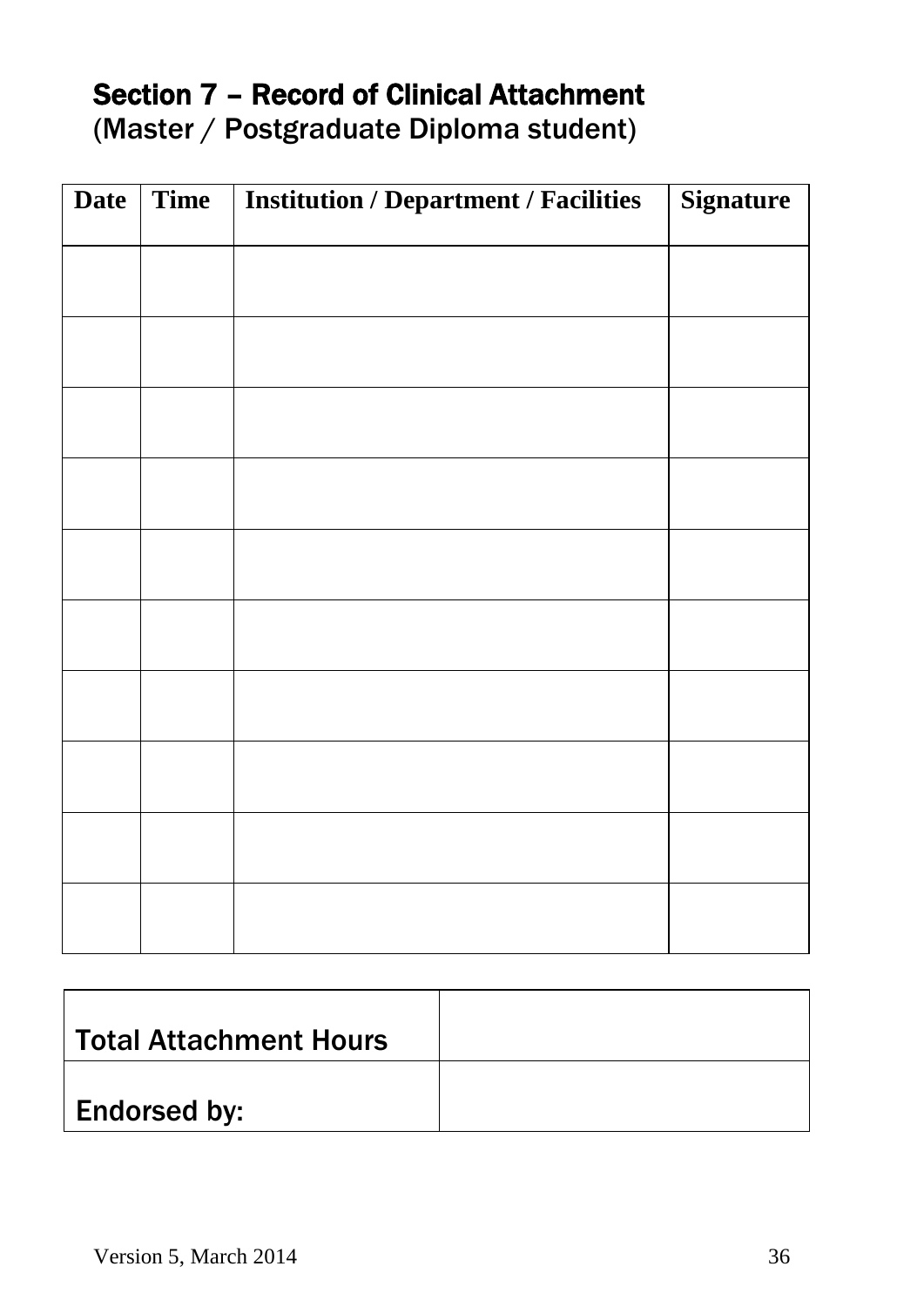# Section 8 –Notes by student /instructor /coordinator

# Please specify date and case number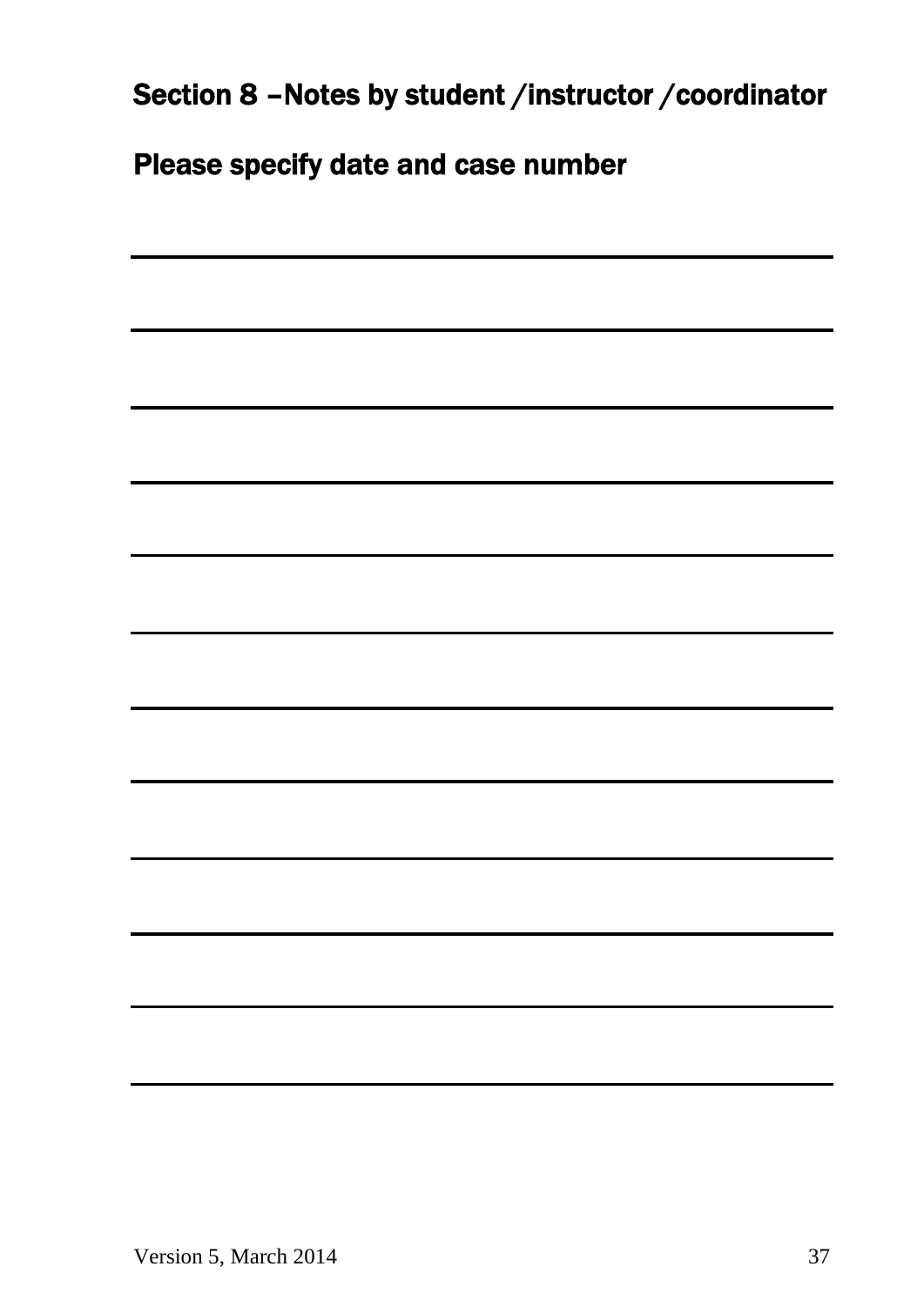# Section 8 –Notes by student /instructor /coordinator

# Please specify date and case number

Version 5, March 2014 38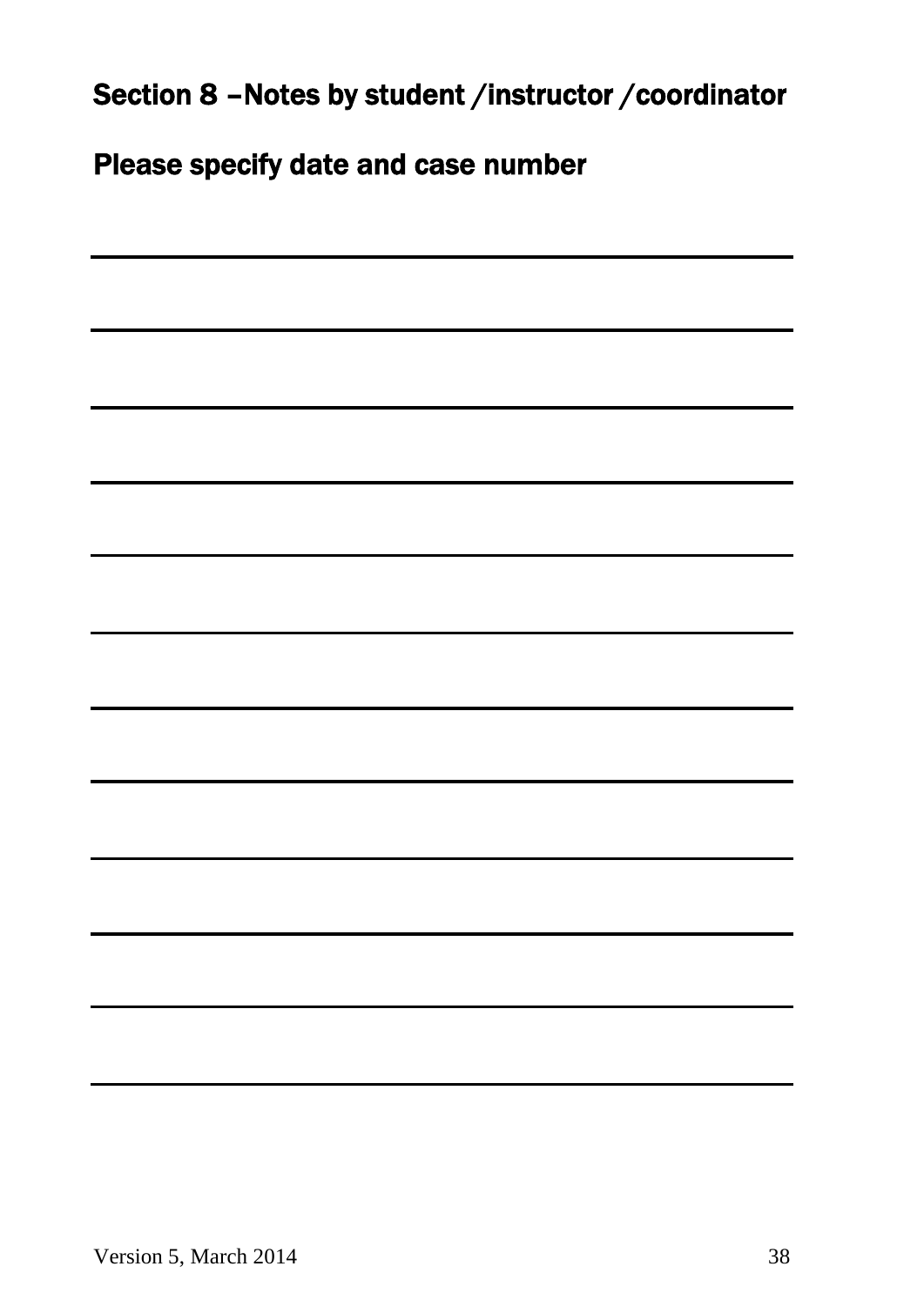# **RECOMMENDED READING**

**Oxford Handbook of Emergency Medicine. Fourth Edition.** By J.P. Wyatt, R.N. Illingworth, C.A. Graham, K. Hogg (Paperback). Oxford University Press, 2012. ISBN: 0199589569

**Practical Prehospital Care: The Principles and Practice of Immediate Care.** By Ian Greaves, Keith Porter, Jason Smith (Paperback). Churchill Livingstone 2011. ISBN: 0443103607

#### **RECOMMENDED TEXT BOOKS**

**PHTLS Prehospital Trauma Life Support (PHTLS: Basic & Advanced Prehospital Trauma Life Support).** By NAEMT (Paperback). Mosby, 2010. ISBN: 0323065023.

**Manual of Emergency Airway Management.** By Ron M. Walls, Robert C. Luten, Michael F. Murphy, Robert E. Schneider. Lippincott Williams & Wilkins, 2012. ISBN: 1451144911.

**Major Incident Medical Management and Support (third edition) Advanced Life Support Group by BMJ.** By Advanced Life Support Group. Publisher: BMJ, 2012. ISBN: 1405187573.

**ACLS Provider Manual.** By Richard O. Cummins (Paperback). By American Heart Association, April 2011. ISBN: 1616690100.

**Advanced Trauma Life Support for Doctors – Student Course Manual Oct 2008.** Am Coll Surgeons (Paperback). ISBN: 1880696312.

#### **REFERENCE TEXT BOOKS**

**Textbook of Adult Emergency Medicine (4th Edition).** By Peter Cameron, George Jelinek, Anne-Maree Kelly, et al (eds). Published by Churchill Livingstone (part of Elsevier), 2014. ISBN **978-0702053351**.

**Essentials of Medical Statistics.** By [Betty Kirkwood,](http://www.amazon.co.uk/exec/obidos/search-handle-url/202-4800563-1129407?%5Fencoding=UTF8&search-type=ss&index=books-uk&field-author=Betty%20Kirkwood) [Jonathan Sterne.](http://www.amazon.co.uk/exec/obidos/search-handle-url/202-4800563-1129407?%5Fencoding=UTF8&search-type=ss&index=books-uk&field-author=Jonathan%20Sterne) (Paperback). Publisher: Blackwell Science, 2003. ISBN: 0865428719.

**Designing Clinical Research (4 th Edition).** By Stephen B. Hulley, Steven R. Cummings, et al. Lippincott (Paperback). Publishers: Williams & Wilkins, 2013. ISBN: 1608318044.

Version 5, March 2014  $\overline{39}$